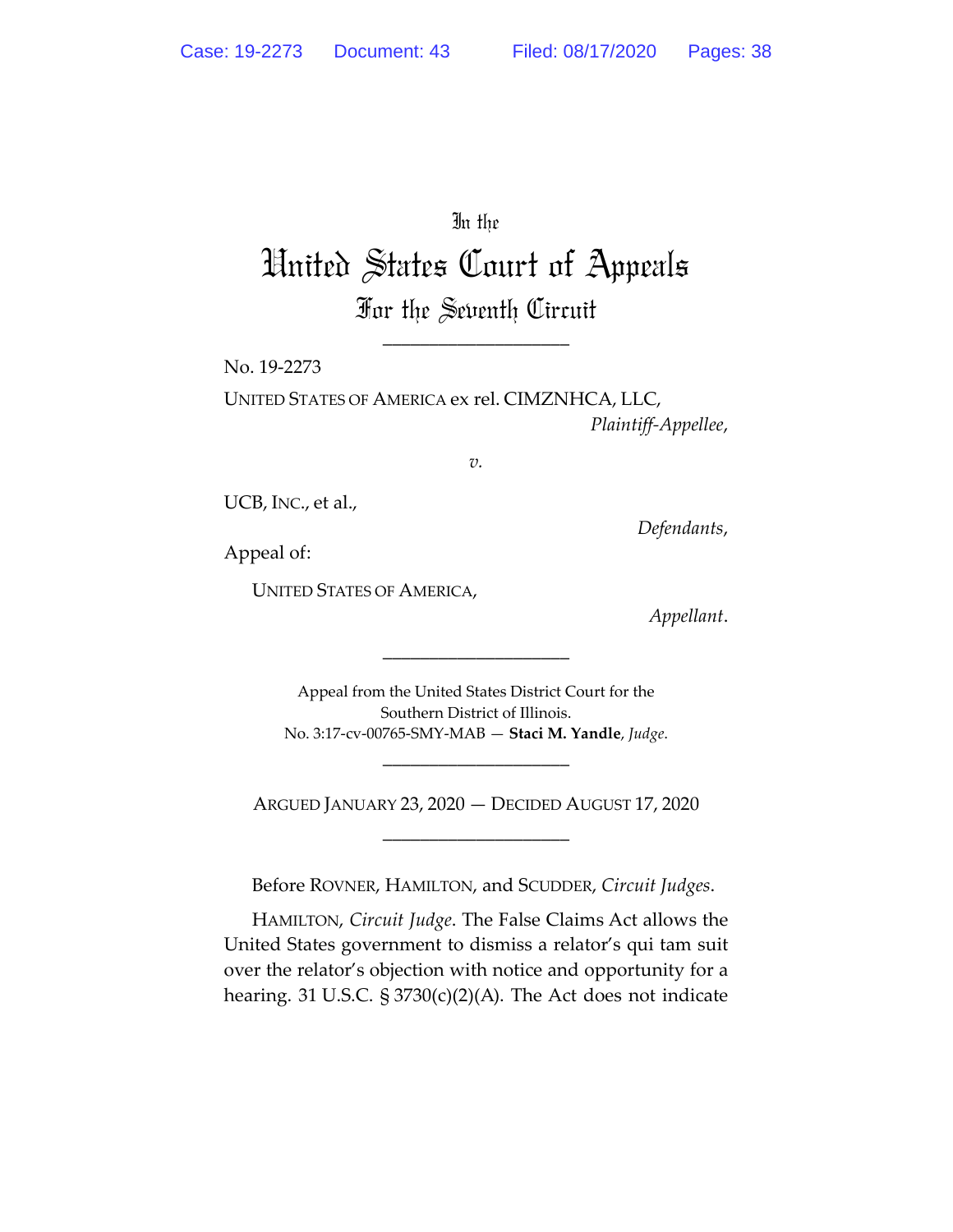how, if at all, the district court is to review the government's decision to dismiss. The D.C. Circuit has said not at all; the Ninth Circuit has said for a rational basis. Compare *Swift v. United States*, 318 F.3d 250 (D.C. Cir. 2003), with *United States ex rel. Sequoia Orange Co. v. Baird-Neece Packing Corp.*, 151 F.3d 1139 (9th Cir. 1998). In this case, the district court said it agreed with the Ninth Circuit but applied something closer to administrative law's "arbitrary and capricious" standard and denied dismissal. The government has appealed. The relator contends we should either dismiss for want of appellate jurisdiction or affirm.

We find that we have jurisdiction and reverse. First, we interpret the Act to require the government to intervene as a party before exercising its right to dismiss under § 3730(c)(2)(A). We think it best, however, to construe the government motion here as a motion to both intervene and dismiss. This solves the jurisdictional problem without needing to create a new category of collateral-order appeals. On the merits, we view the choice between the competing standards as a false one, based on a misunderstanding of the government's rights and obligations under the False Claims Act. And by treating the government as seeking to intervene, which it should have been allowed to do, we can apply a standard for dismissal informed by Federal Rule of Civil Procedure 41.

## I. *Factual and Procedural Background*

In 1863, "a series of sensational congressional investigations" revealed that war-profiteering military contractors had billed the federal government for "nonexistent or worthless goods, charged exorbitant prices for goods delivered, and generally robbed" the government's procurement efforts. *United States v. McNinch*, 356 U.S. 595, 599 (1958). In response,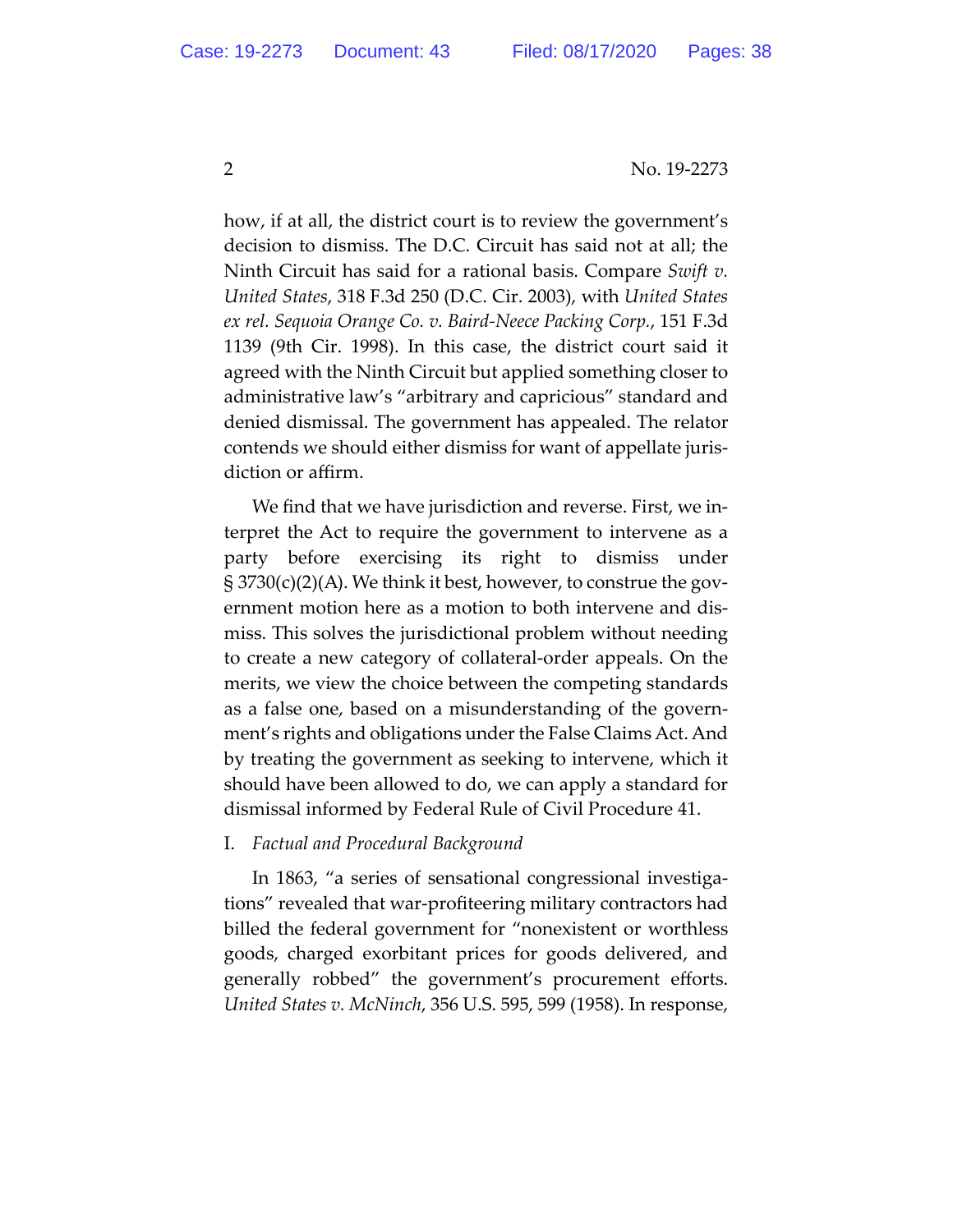Congress passed the False Claims Act, now codified at 31 U.S.C. §§ 3729–3733. The Act authorizes a private person, called a relator, to enforce its terms by filing suit "for the person and for the United States Government." § 3730(b)(1). Suits of this type were once so common that "[a]lmost every" penal statute could be enforced by them. *Adams v. Woods*, 6 U.S. (2 Cranch) 336, 341 (1805). Such suits are called "qui tam" suits, from a Latin tag meaning, "who as well for the lord king as for himself sues in this matter." If the relator's qui tam action is successful, she receives a portion of the recovery as a bounty; the lion's share goes to the government. § 3730(d).

The False Claims Act prohibits, among other acts, presenting to the government "a false or fraudulent claim for payment or approval." § 3729(a)(1)(A). One way to present a false claim is to present to a federal healthcare program a claim for payment that violates the Anti-Kickback Statute, 42 U.S.C. § 1320a-7b(b), which prohibits giving or receiving "remuneration" in return for such programs' business. See 42 U.S.C. § 1320a-7b(g) (violations of the Anti-Kickback Statute also violate the False Claims Act). For a limited liability company called Venari Partners, doing business as the "National Health Care Analysis Group," this law presented a business opportunity.

Venari Partners has four members (Sweetbriar Capital, LLC; 101 Partners, LLC; Min-Fam-Holding, LLC; and Uptown Investors, LP), themselves composed of one or two individual investors, six in total. Venari Partners formed eleven daughter companies, each for the single purpose of prosecuting a separate qui tam action. All eleven actions allege essentially identical violations of the False Claims Act via the Anti-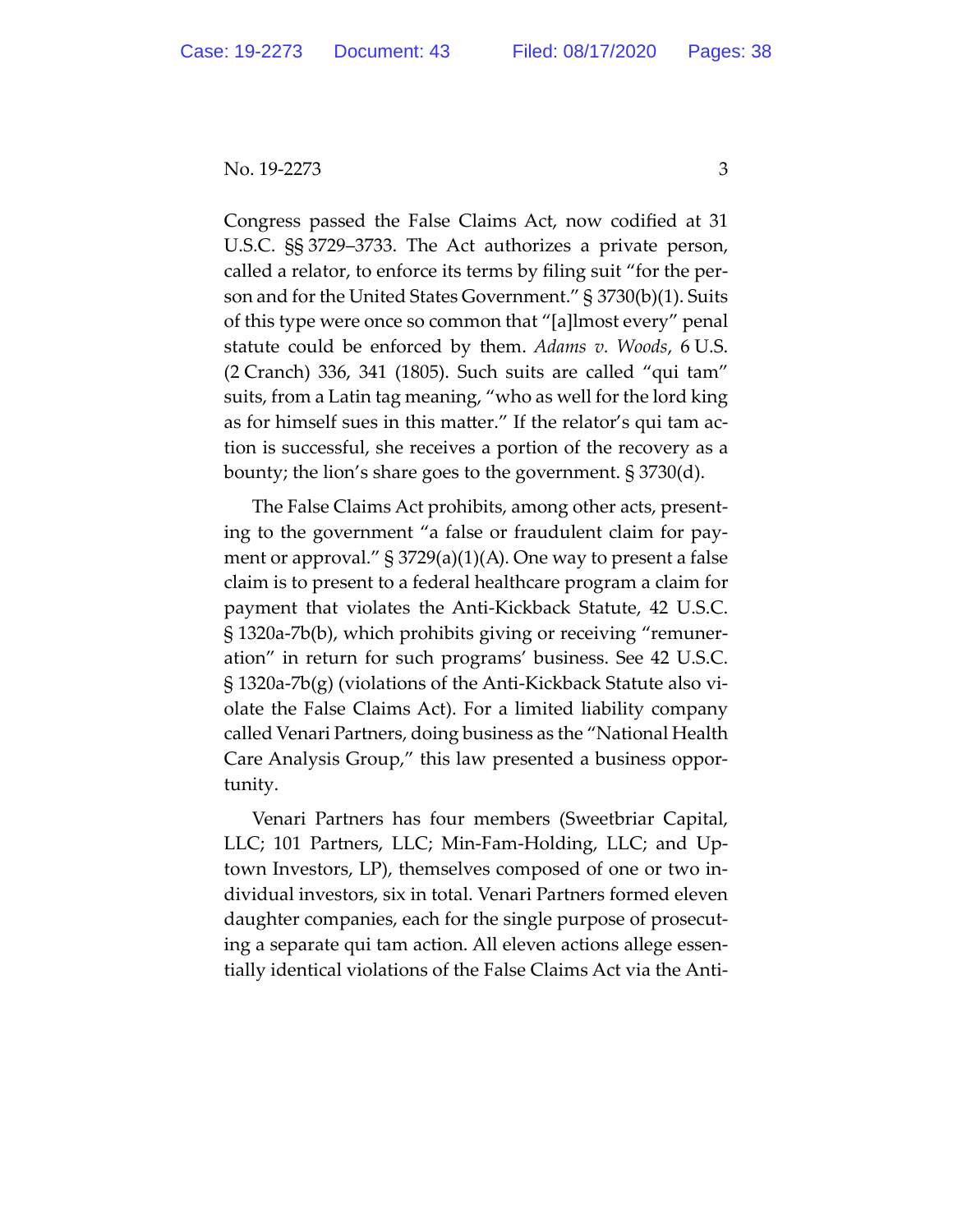Kickback Statute by dozens of defendants in the pharmaceutical and related industries across the country.

The relator in this case is CIMZNHCA, LLC, one of those Venari companies. Its complaint, filed in 2017 in the Southern District of Illinois, alleges that defendants illegally paid physicians for prescribing or recommending Cimzia, a drug manufactured by defendant UCB, Inc. to treat Crohn's disease, to patients who received benefits under federal healthcare programs. The relator alleges that the illegal kickbacks took the form of free education services provided by nurses to physicians and their patients and free reimbursement support services, that is, assistance with insurance paperwork.

Once the relator filed this action, the government had the right "to intervene and proceed" as the plaintiff with the "primary responsibility" for prosecuting it. 31 U.S.C. §§ 3730(b)(2), 3730(c)(1). The government chose not to exercise that right. The False Claims Act also gives the government the right to dismiss the action over the relator's objection if the relator is provided notice and an opportunity for a hearing. § 3730(c)(2)(A). This right the government has sought to exercise. On December 17, 2018, the government filed a motion to dismiss, representing that it had investigated the Venari companies' claims, including CIMZNHCA's, and found them "to lack sufficient merit to justify the cost of investigation and prosecution and otherwise to be contrary to the public interest." The district court held a hearing on the government's motion and issued an opinion denying it.

The court considered first what standard of review applied to the government's motion under  $\S 3730(c)(2)(A)$ , which itself supplies none. The government urged adoption of the standard announced in *Swift v. United States*, 318 F.3d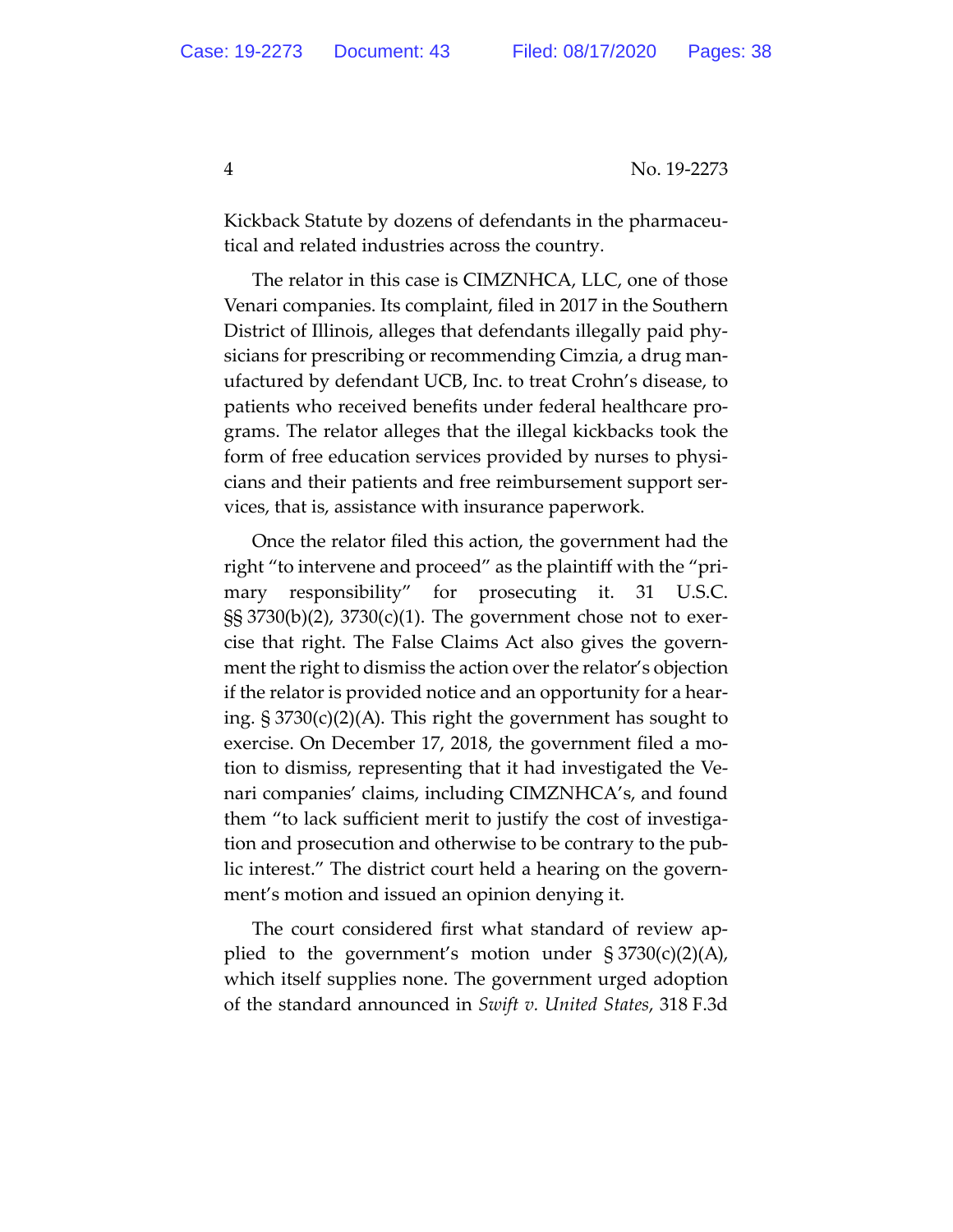250, 253 (D.C. Cir. 2003), which gives the government "unfettered" discretion to dismiss. Relator argued for the more demanding burden-shifting test announced in *United States ex rel. Sequoia Orange Co. v. Baird-Neece Packing Corp.*, 151 F.3d 1139 (9th Cir. 1998). Under that test, the government must first identify a "valid government purpose" and then show "a rational relation between dismissal and accomplishment of the purpose." *Id.* at 1145. If the government does so, the burden shifts to the relator to show that "dismissal is fraudulent, arbitrary and capricious, or illegal." *Id.*

Reasoning that Congress would not command the hollow ritual of convening a hearing on a preordained outcome (no one deliberates about the fall of Troy, as Aristotle said), the district court concluded that *Sequoia Orange* supplied the proper standard. Deeming the government's general evaluation of the Venari companies' claims to be insufficient as to CIMZNHCA in particular, and hearing notes of mere "animus towards the relator" in the government's arguments, the court concluded further that the government's decision to dismiss was "arbitrary and capricious" and "not rationally related to a valid governmental purpose."

After the district court denied its motion to reconsider, the government took this appeal, pending which the district court proceedings have been stayed. Our jurisdiction is contested. On the merits, the government argues that *Swift*, not *Sequoia Orange*, supplies the proper standard and that it satisfied the Ninth Circuit's test in any event. Relator argues that *Swift* should be rejected and that the district court correctly applied *Sequoia Orange*. We conclude first that we have jurisdiction and second that the choice presented to us on the merits is a false one, though the correct answer lies much nearer to *Swift*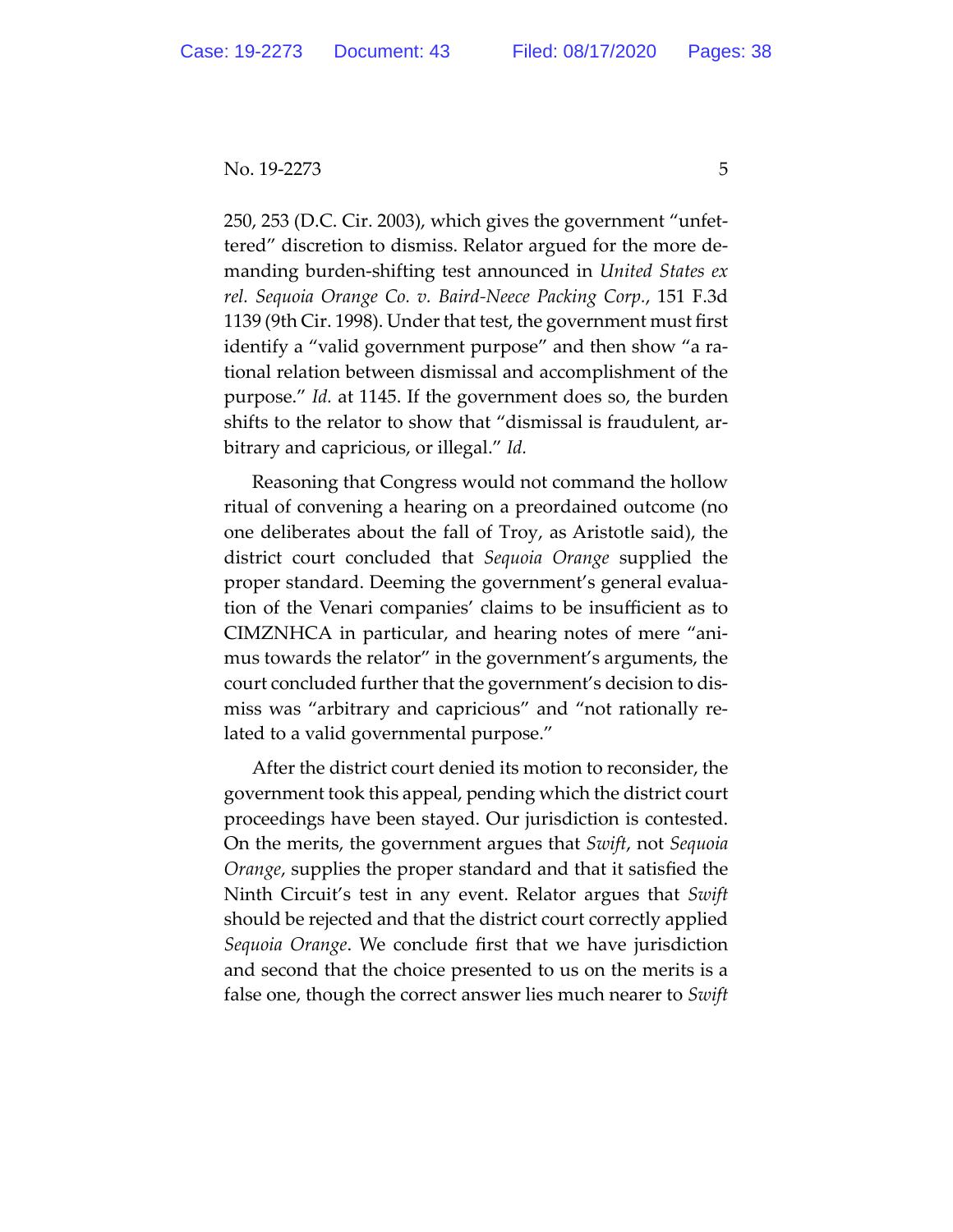than *Sequoia Orange*. We reverse and remand with instructions to dismiss this action.

II. *Analysis*

A. *The False Claims Act*

We begin with an overview of the False Claims Act's most relevant provisions.<sup>1</sup> A qui tam action under the Act is brought "for the person and for the United States Government" and must be filed "in the name of the Government." 31 U.S.C. § 3730(b)(1). The relator may voluntarily dismiss the action "only if the court and the Attorney General give written consent to the dismissal and their reasons for consenting." *Id.*

The relator's complaint must be filed under seal and may not be served on the defendants until the court so orders. § 3730(b)(2). Upon filing, the relator must serve the government with a copy of the complaint and a "written disclosure of substantially all material evidence" in the relator's possession. *Id.* The government then has sixty days, *id.*, extendable for "good cause shown," § 3730(b)(3), to decide whether "to intervene and proceed with the action" while the complaint remains under seal. § 3730(b)(2). At the end of the seal period, "the Government shall (A) proceed with the action, in which case the action shall be conducted by the Government; or (B) notify the court that it declines to take over the action, in which case the person bringing the action shall have the right to conduct the action."  $\S 3730(b)(4)$ .

Before 1986, if the government intervened in the action, the relator's participation was at an end. In 1986, however,

<sup>&</sup>lt;sup>1</sup> The text of 31 U.S.C. § 3730(b)–(c) is attached as an appendix to this opinion.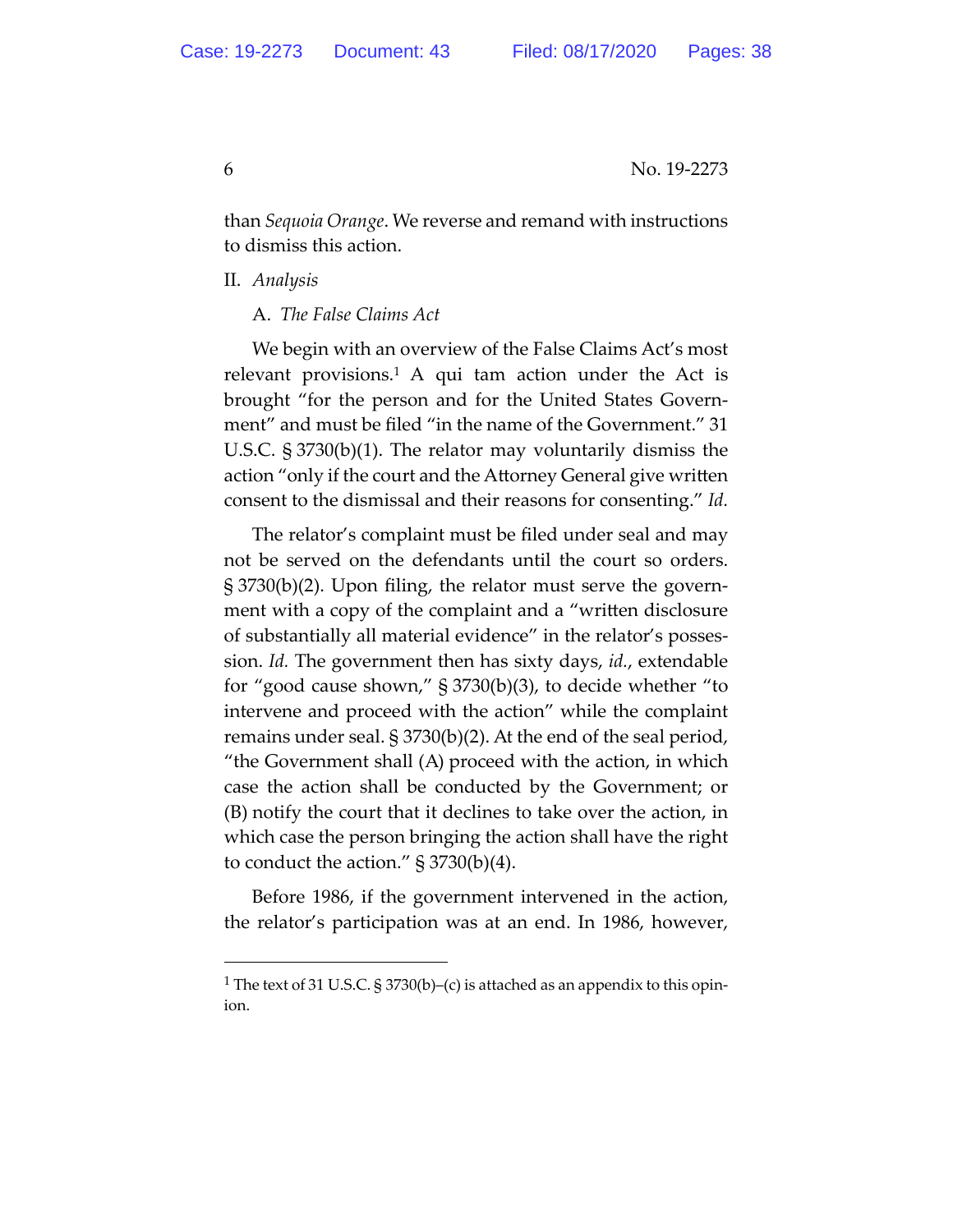Congress amended the False Claims Act to allow for the relator's continued participation even after the government intervenes. Allowing two plaintiffs has given rise to a new set of tensions that the provisions at the heart of this case were designed to manage. See *Sequoia Orange*, 151 F.3d at 1143–44, citing *United States ex rel. Kelly v. Boeing Co.*, 9 F.3d 743, 745 (9th Cir. 1993), among others. "If the Government proceeds with the action," it assumes "primary responsibility" for prosecuting it. § 3730(c)(1). The relator retains "the right to continue as a party to the action," but critically for our purposes, that right is "subject to the limitations set forth in paragraph (2)." *Id.*

The most relevant of these limits is the government's right to dismiss the action:

> The Government may dismiss the action notwithstanding the objections of the person initiating the action if the person has been notified by the Government of the filing of the motion and the court has provided the person with an opportunity for a hearing on the motion.

§ 3730(c)(2)(A). The other limits are the government's right to settle the action "notwithstanding the objections of the person initiating the action if the court determines, after a hearing, that the proposed settlement is fair, adequate, and reasonable under all the circumstances,"  $\S 3730(c)(2)(B)$ ; the government's right to seek a court order restraining the relator's abusive litigation conduct,  $\S 3730(c)(2)(C)$ ; and the defendant's right to do the same.  $\S 3730(c)(2)(D)$ .

"If the Government elects not to proceed with the action," the relator "shall have the right to conduct the action." § 3730(c)(3). The relator's sole obligations to the government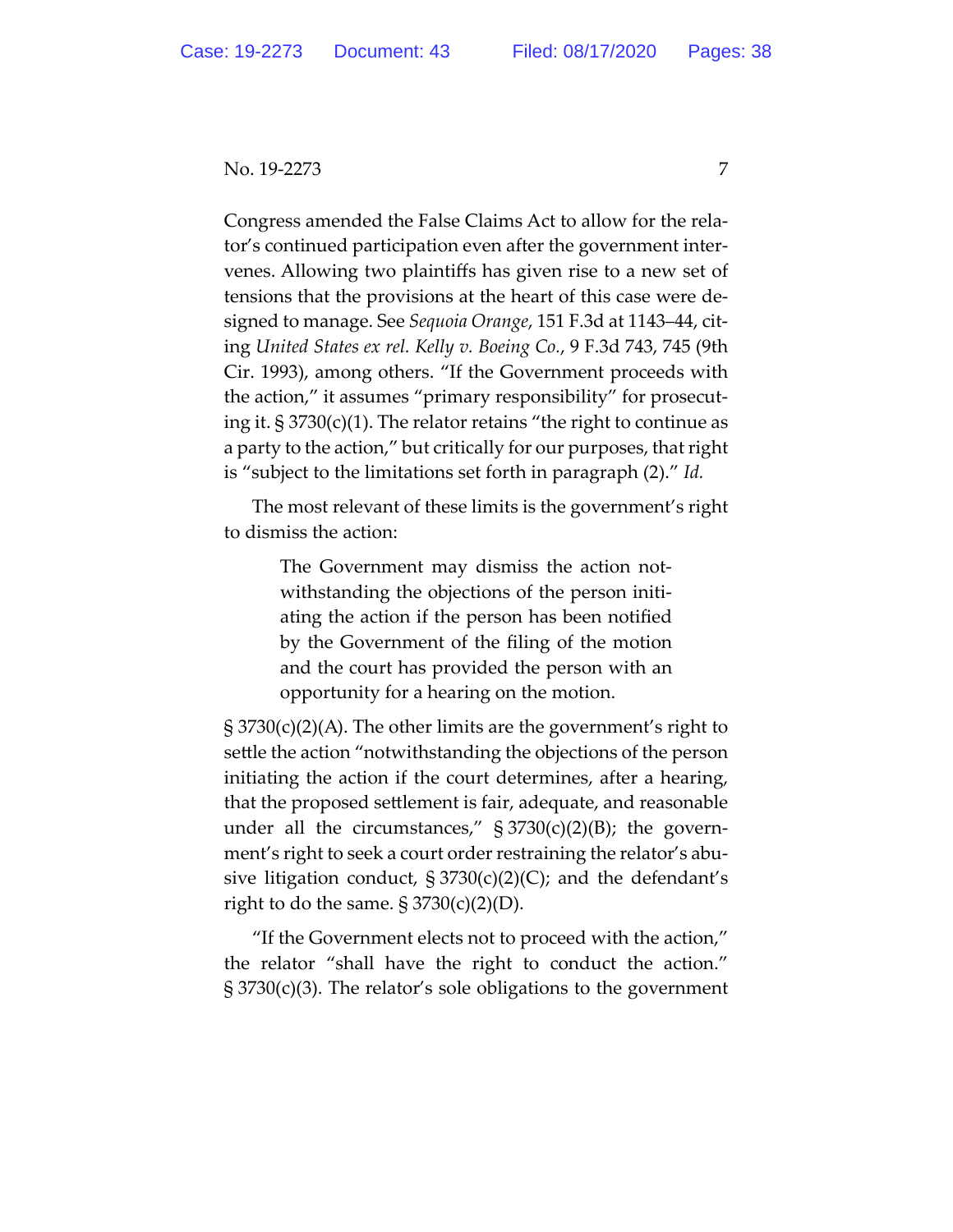thereafter are to supply it on request with copies of all pleadings and, at the government's expense, copies of all deposition transcripts. *Id.* The court may "nevertheless permit the Government to intervene at a later date upon a showing of good cause." *Id.* "Whether or not the Government proceeds with the action," the government may seek a stay of discovery if it would interfere with an ongoing investigation into the same facts.  $\S 3730(c)(4)$ . Finally, if the government elects to pursue "any alternate remedy" for the challenged conduct, the relator may not be cut out; she has "the same rights" in the alternate proceeding as in the qui tam action.  $\S 3730(c)(5)$ .

# B. *Appellate Jurisdiction: Appeal from the Denial of a Motion to Intervene*

We must decide our jurisdiction first. *West v. Louisville Gas & Elec. Co.*, 920 F.3d 499, 503 (7th Cir. 2019). Ordinarily we have appellate jurisdiction of the district courts' final judgments under 28 U.S.C. § 1291 and a few categories of interlocutory orders under § 1292. Denials of motions to dismiss rarely fit into those categories, but the government argues here that the denial of its motion to dismiss under 31 U.S.C. § 3730(c)(2)(A) was a "collateral order," not a final judgment but by a "practical construction" of 28 U.S.C. § 1291 still a "final decision" within its terms. See *Ott v. City of Milwaukee*, 682 F.3d 552, 554 (7th Cir. 2012) (internal quotation marks omitted). We see no need to create a new category of appealable collateral orders. In substance, the government appeals a denial of what should be deemed a motion to intervene and then to dismiss. It is well established that denials of motions to intervene are appealable.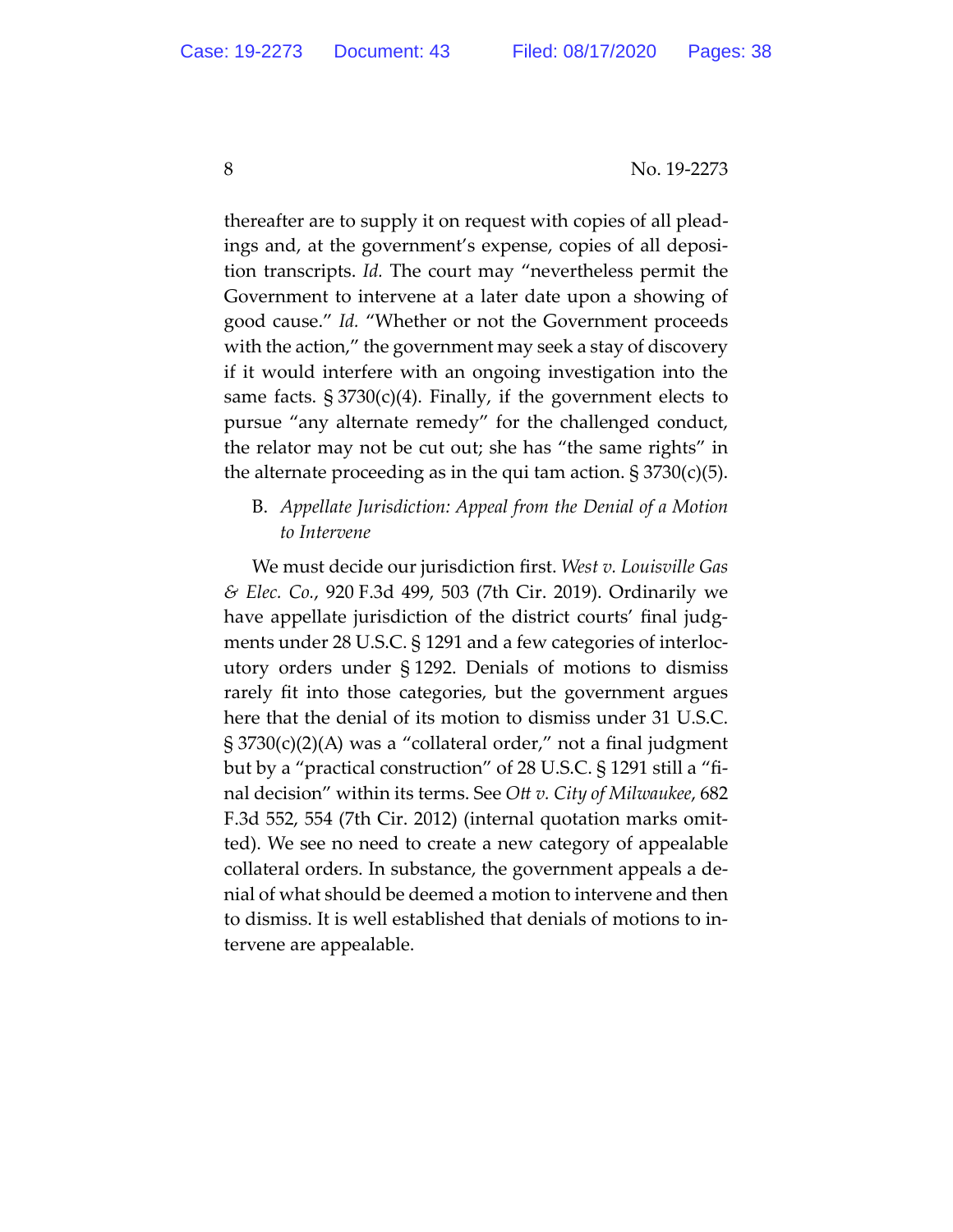Collateral orders are orders that are final with respect to the issue they decide and important enough to be immediately appealable. *Mohawk Industries v. Carpenter*, 558 U.S. 100, 103 (2009), citing *Cohen v. Beneficial Indus. Loan Corp.*, 337 U.S. 541, 546 (1949). Protecting the default rule of one appeal per case, however, means that the universe of appealable collateral orders "must remain narrow and selective in its membership." *Mohawk Industries*, 558 U.S. at 113, quoted in *Ott*, 682 F.3d at 555. The question is not whether the particular order is collateral but whether "the entire category" of orders to which it belongs is. *JPMorgan Chase Bank, N.A. v. Asia Pulp & Paper Co.*, 707 F.3d 853, 868 (7th Cir. 2013), quoting *Mohawk*, 558 U.S. at 107.

This categorical analysis is difficult here because the type of order appealed here is very rare. In the history of the False Claims Act since 1986, the government tells us, only one other district court has denied its  $\S 3730(c)(2)(A)$  motion to dismiss, which the Ninth Circuit recently declined to hold a collateral order.2 The power of a non-party to force dismissal of another's lawsuit is otherwise unheard of in our law. See, e.g., Fed. R. Civ. P. 17(a)(3) (real party in interest must "ratify, join,

<sup>2</sup> *United States v. Academy Mortgage Corp.*, No. 3:16-cv-02120-EMC, 2018 WL 3208157, at \*2–\*3 (N.D. Cal. June 29, 2018), appeal dismissed sub nom. *United States ex rel. Thrower v. Academy Mortgage Corp.*, No. 18-16408, \_\_\_ F.3d \_\_\_, 2020 WL 4462130 (9th Cir. Aug. 4, 2020). The Ninth Circuit in *Thrower* rejected the government's argument that an order denying a motion to dismiss under 31 U.S.C.  $\S 3730(c)(2)(A)$  is appealable as a collateral order. The *Thrower* court was not presented with and did not consider the possibility of treating the government's motion to dismiss as a motion both to intervene and to dismiss, as suggested in *Swift v. United States*, 318 F.3d 250, 252 (D.C. Cir. 2003), which is the path we follow in finding that we have jurisdiction over this appeal, as explained below.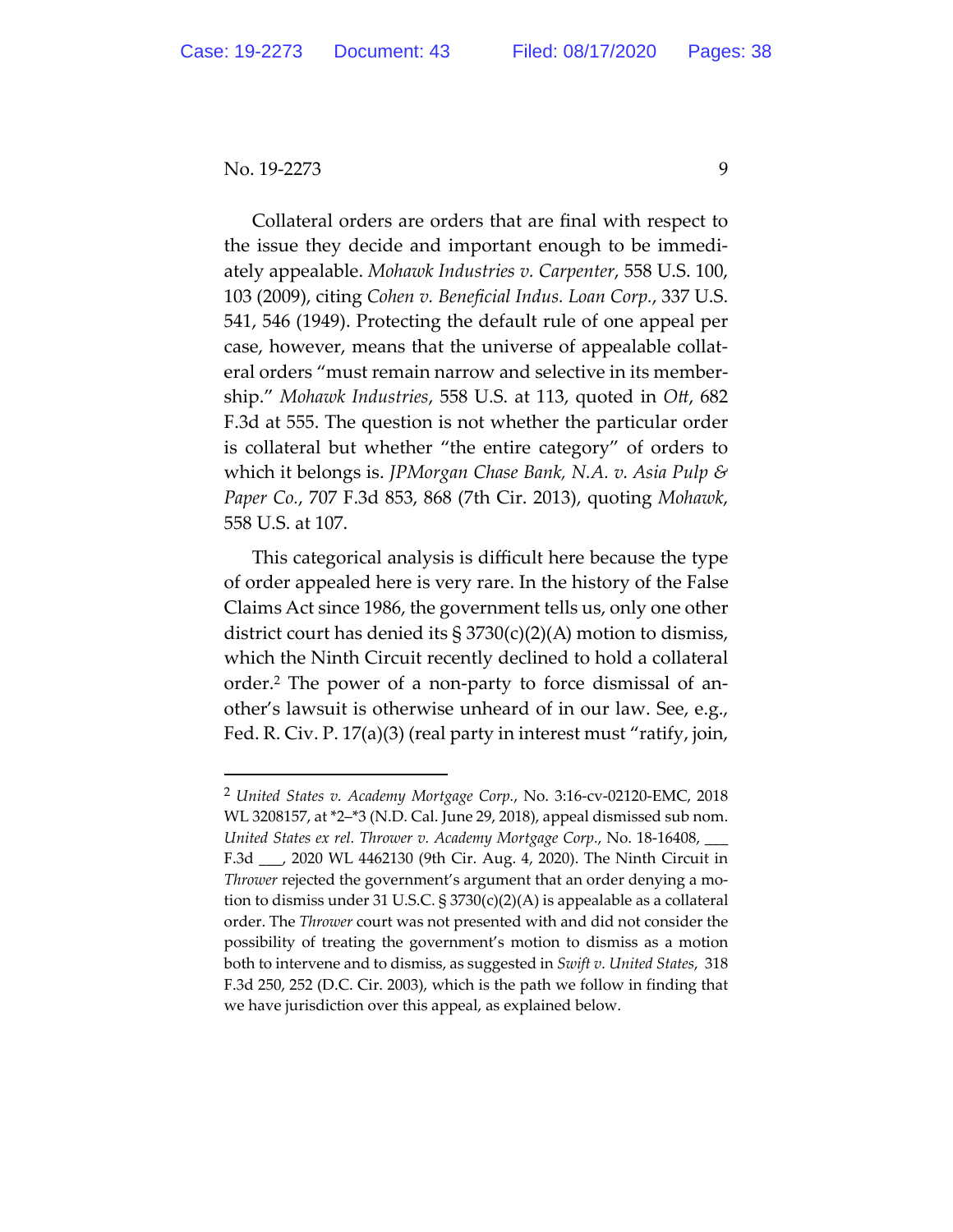or be substituted into" action brought on its behalf); *Minneapolis-Honeywell Regulator Co. v. Thermoco, Inc.*, 116 F.2d 845, 847 (2d Cir. 1941) (L. Hand, J.) ("[T]he companies could not make any motion unless they became parties … although they might … have combined a motion to intervene with a motion to dismiss.").

#### 1. *Eisenstein, Footnote 2*

The government argues that the jurisdictional issue has already been resolved in its favor by *United States ex rel. Eisenstein v. City of New York*, 556 U.S. 928 (2009), the Supreme Court's most recent word on the relationship between the relator and the government in a qui tam case in which the government has declined to intervene. The holding of *Eisenstein* is that, absent intervention, the government is not a "party" for the purpose of determining applicable appeal deadlines. 556 U.S. at 937; see 28 U.S.C. § 2107(b) (deadline where United States is "party"); Fed. R. App. P. 4(a)(1)(B) (same). Along the way, the Court observed that, the government's non-party status notwithstanding, it need not intervene to appeal "any order" in a qui tam suit. 556 U.S. at 931 n.2. Rather, its immediate appeal would lie from the relator's voluntary dismissal of the case without the government's written consent. *Id.*, citing 31 U.S.C. § 3730(b)(1). And denials of motions to intervene have long been held immediately appealable. *Id.*, citing § 3730(c)(3).

The government maintains there is "no basis for distinguishing" *Eisenstein*'s examples from an order *denying* a motion to a dismiss under  $\S 3730(c)(2)(A)$ . But the bases are obvious: voluntary dismissal ends the case, and the immediate appealability of a denial of intervention is even older than the collateral-order doctrine announced in *Cohen*. See *Brotherhood*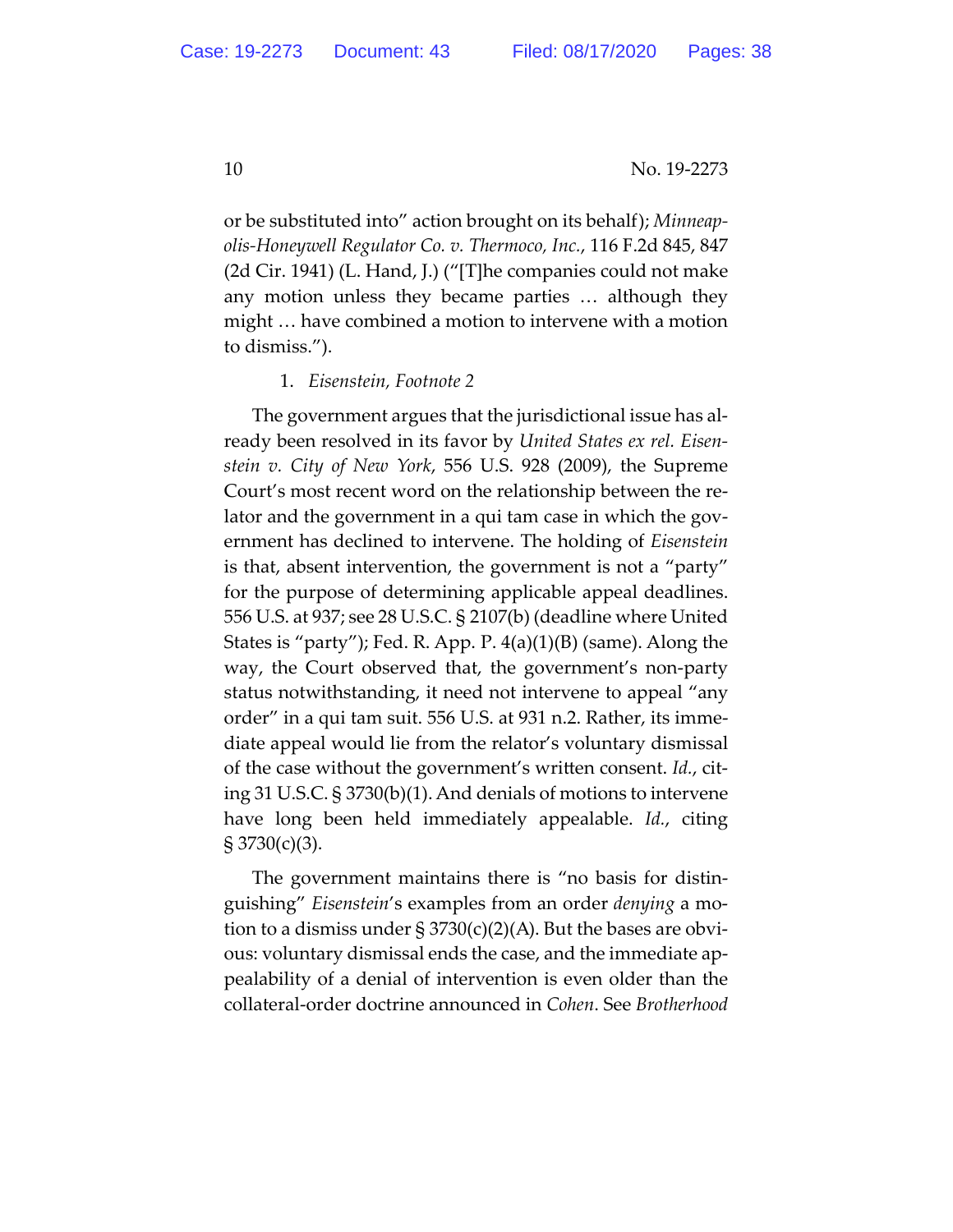*of R.R. Trainmen v. Baltimore & Ohio R.R. Co.*, 331 U.S. 519, 524– 25 (1947). Footnote 2 of *Eisenstein* does not stand for the proposition stated by the government. It nonetheless indicates the correct path to solving the jurisdictional problem: treat the government's motion to dismiss as a motion both to intervene and to dismiss.

#### 2. *Intervention in Substance*

An intervenor comes between the original parties to ongoing litigation and interposes between them its claim, interest, or right, which may be adverse to either or both of them. See *Eisenstein*, 556 U.S. at 933; *Rocca v. Thompson*, 223 U.S. 317, 330–31 (1912). That is exactly what the government wants to do here. The government claims a superior right to dispose of this lawsuit between the relator and the defendants by ending it on terms it deems suitable. The relator holds the present statutory right "to conduct the action," 31 U.S.C. § 3730(b)(4)(B), as well as a partial congressional assignment of any resulting damages, *Vermont Agency of Nat. Res. v. United States ex rel. Stevens*, 529 U.S. 765, 773 (2000), both of which the government asserts the right to nullify. The defendants, as their pending motions to dismiss reveal, desire the finality of a dismissal with prejudice. The government asserts the right to deny defendants that finality by having the action dismissed with prejudice as to the relator but without prejudice as to it. In sum, the government wants a say—the final say in conducting this lawsuit. The district court's order denying that wish is in substance an order denying a motion to intervene.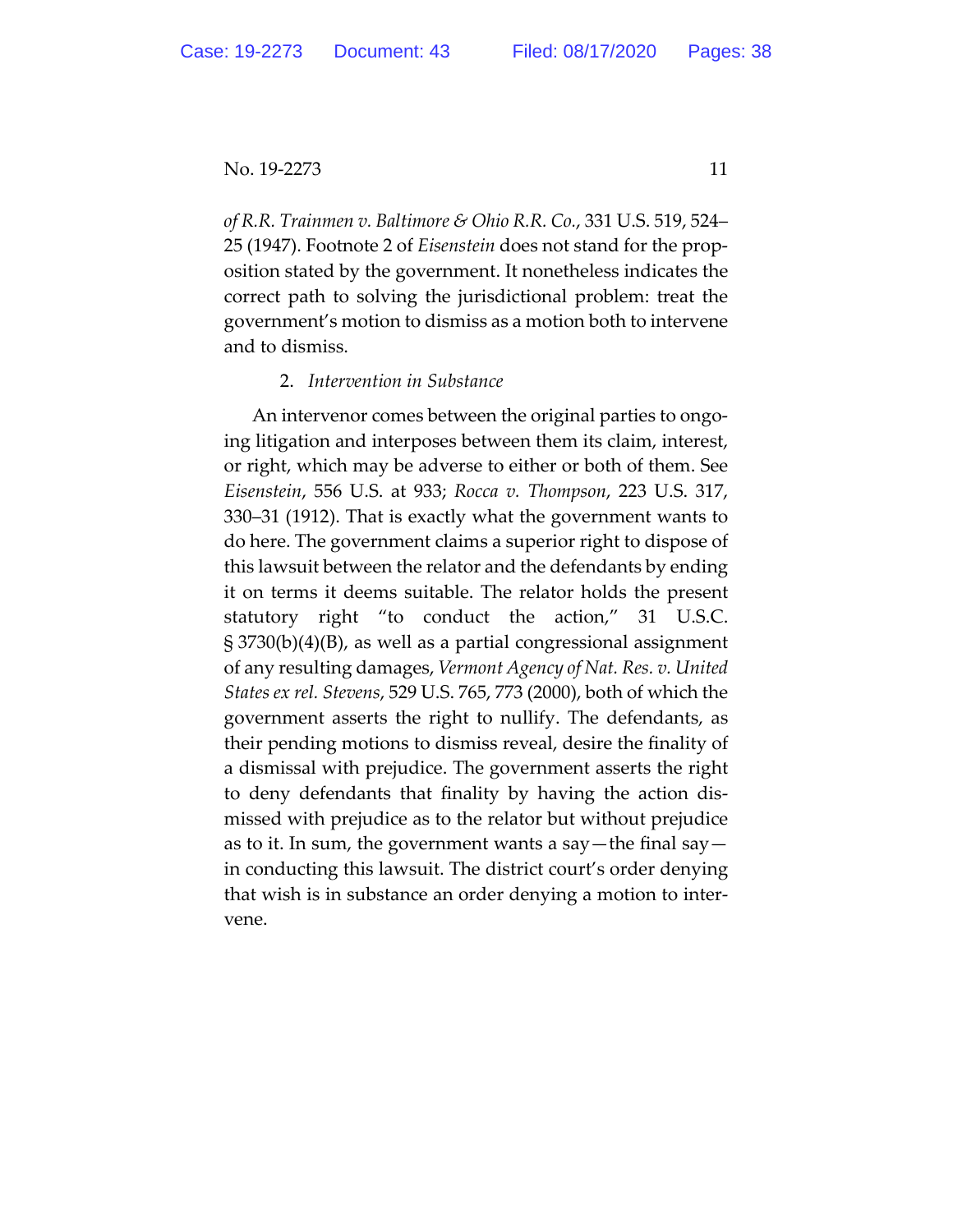## 3. *Intervention in Form*

There is another reason to construe for jurisdictional purposes the government's motion to dismiss as a motion to intervene and dismiss: it ought to have been filed that way to begin with. Cf. *Swift v. United States*, 318 F.3d 250, 252 (D.C. Cir. 2003) (if government were required to intervene before dismissing, "we could construe the government's motion to dismiss as including a motion to intervene").

As a matter of form, the government did not move to intervene before filing its motion to dismiss under § 3730(c)(2)(A). Several courts of appeals have expressly or tacitly endorsed its prerogative not to do so. *Chang v. Children's Advocacy Ctr. of Del.*, 938 F.3d 384, 386 (3d Cir. 2019); *Ridenour v. Kaiser-Hill Co.*, 397 F.3d 925, 933–34 (10th Cir. 2005); *Swift*, 318 F.3d at 251–52; *United States ex rel. Kelly v. Boeing Co.*, 9 F.3d 743, 753 n.10 (9th Cir. 1993); see also *United States v. Everglades Coll., Inc.*, 855 F.3d 1279, 1285–86 (11th Cir. 2017) (settlements under § 3730(c)(2)(B)). These decisions did not address appeals of denials of dismissal, but adhering to them in this case of a denial would require in effect creation of a new category of appealable collateral orders. The Supreme Court has firmly discouraged that step. See *Mohawk*, 558 U.S. at 113–14.

There is a better solution. We read the False Claims Act as requiring the government to intervene before exercising any right under § 3730(c)(2). Accord, *United States ex rel. Poteet v. Medtronic, Inc.*, 552 F.3d 503, 519 (6th Cir. 2009) ("Section 3730(c)(2)(A) applies only when the government has decided to 'proceed[] with the action' and has assumed 'primary responsibility for prosecuting the action.'").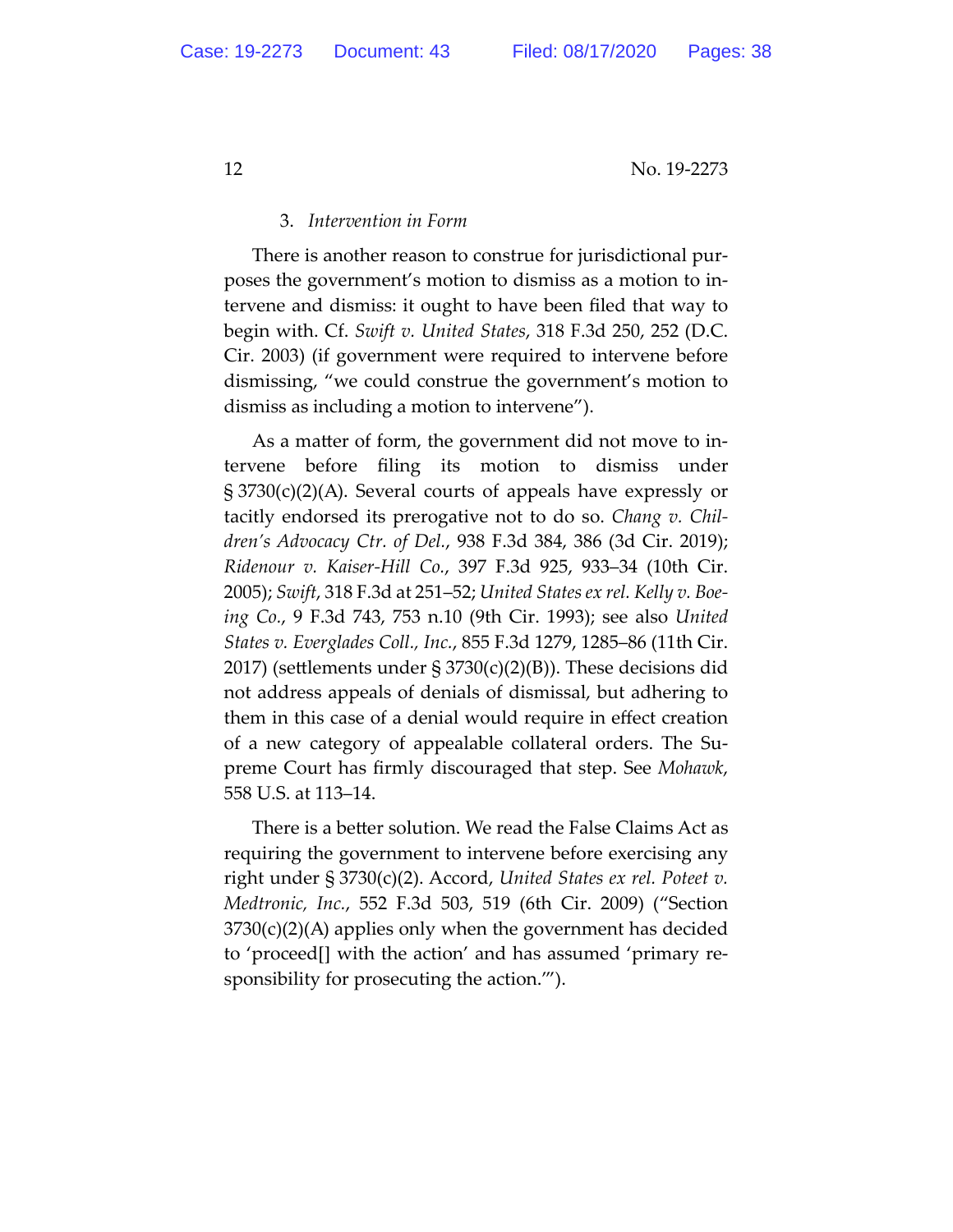#### a. *Text and Structure of § 3730(c)*

To explain our solution of the jurisdictional problem, we begin with the statute's text. E.g., *Ross v. Blake*, 136 S. Ct. 1850, 1856 (2016). Subsection (c) of § 3730 bears the heading, "Rights of the parties to qui tam actions." One would thus expect subsection (c) to treat the rights of *parties* to qui tam actions, which the government is not unless and until "it intervenes in accordance with the procedures established by federal law." *Eisenstein*, 556 U.S. at 933. In fact, the structure of subsection (c) guides its proper interpretation as to which rights litigants possess under which procedural circumstances. See *Ortega v. Holder*, 592 F.3d 738, 743 (7th Cir. 2010) ("we must consider not only the words of the statute, but also the statute's structure."). Each paragraph of subsection  $(c)$  except paragraph (2)—announces at its outset the procedural posture to which it applies. Paragraph (1) applies "If the Government proceeds with the action." Paragraph (3) applies "If the Government elects not to proceed with the action." Paragraph (4) applies "Whether or not the Government proceeds with the action." Paragraph (5) applies "Notwithstanding subsection (b)," that is, notwithstanding the relator's qui tam action altogether. Where, then, does paragraph (2) fit into this structure?

Nowhere, the D.C. Circuit answered in *Swift*. According to *Swift*, paragraph (2) is entirely free-floating; it is not "constrained by" and operates "independent[ly] of" the rest of subsection (c), including specifically paragraph (1). 318 F.3d at 252. There are several reasons to question this reading. First, it makes surplusage of paragraph (4)'s introductory phrase, "Whether or not the Government proceeds with the action." But see, e.g., *Reiter v. Sonotone Corp.*, 442 U.S. 330, 339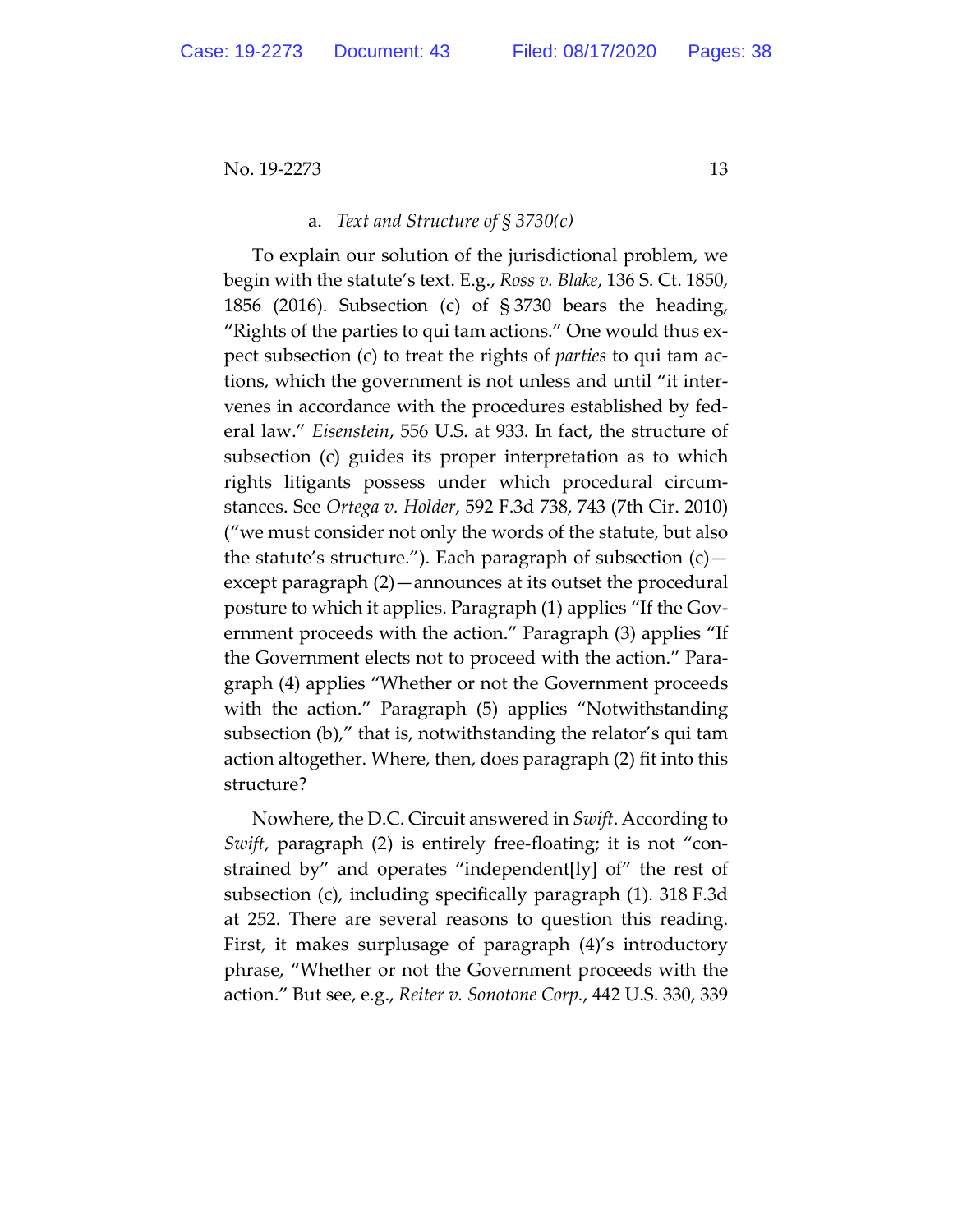(1979) (anti-surplusage canon); see also Antonin Scalia & Bryan A. Garner, *Reading Law* 156 (2012) ("Material within an indented subpart relates only to that subpart."). If the background assumption of subsection (c) were that each of its paragraphs applied no matter whether the government had intervened, Congress would not have specified that paragraph (4), and only paragraph (4), applies "Whether or not the Government proceeds with the action."

The *Swift* analysis also makes surplusage of the provision in paragraph (1) that a post-intervention relator has the right to continue as a party "subject to the limitations set forth in paragraph (2)." Again, if the government enjoyed its rights under paragraph (2) under all circumstances and in any posture, there would have been no reason to specify that the relator's continued participation as a party, and only the relator's continued participation as a party, is "subject to" paragraph (2).

Along these lines, § 3730(b)(4)(B) gives the relator "the right to conduct the action"—without qualification—when the government has declined to intervene. That phrase is picked up by paragraph (c)(3), which provides that, "If the Government elects not to proceed with the action," the relator "shall have the right to conduct the action," while reserving certain rights (to be served with copies of certain papers, to intervene later for good cause) to the government. Thus, when Congress wanted to qualify the relator's "right to conduct the action" absent intervention, it did so in paragraph (c)(3). It would be odd if the unqualified "right to conduct the action" in subparagraph (b)(4)(B) and the nearly unqualified "right to conduct the action" in paragraph  $(c)(3)$  were in fact the profoundly qualified right to conduct the action so long as the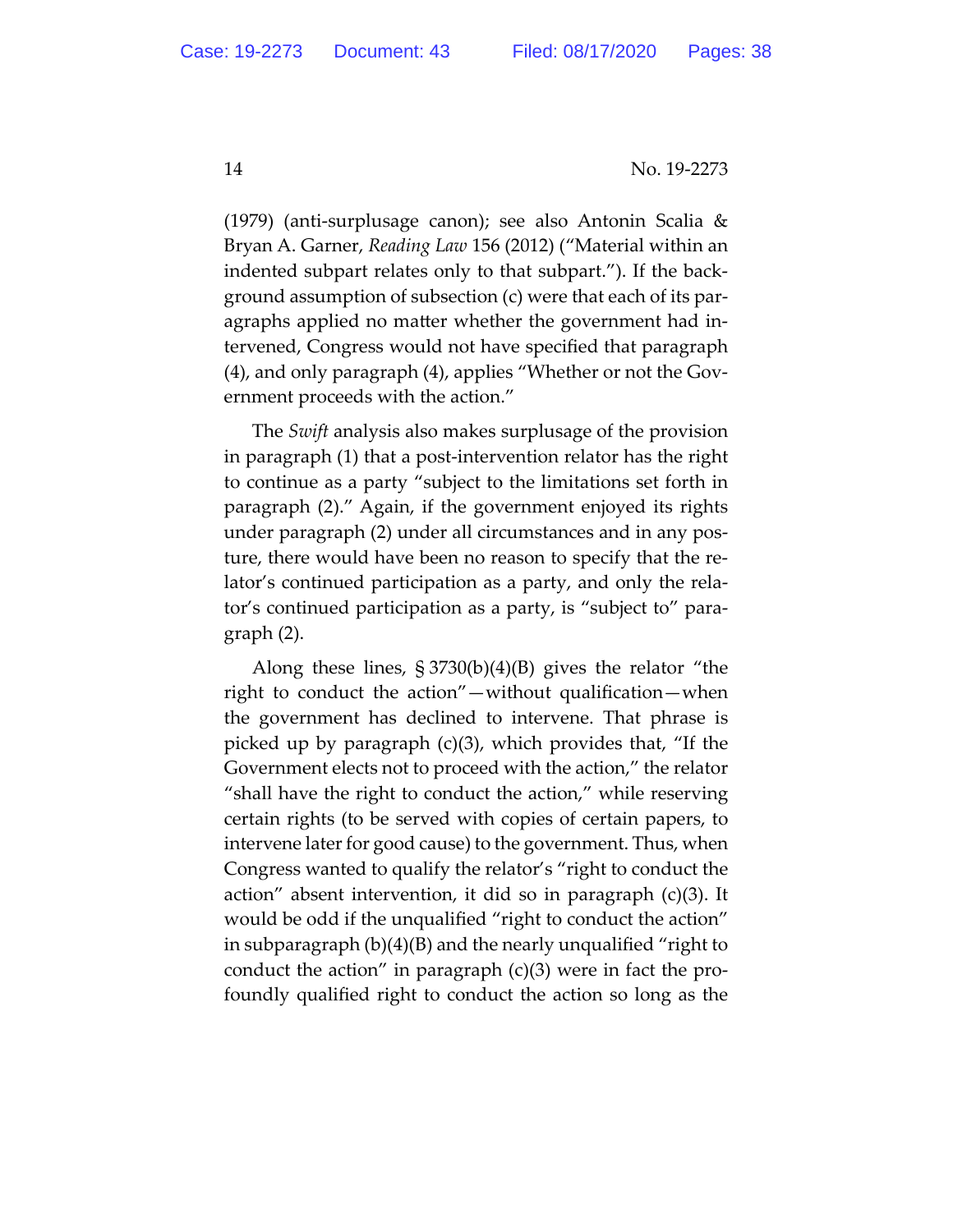government does not wish to have it dismissed or settled under subparagraphs (c)(2)(A) or (B)—neither of which even mentions the relator's "right to conduct the action."

So where does paragraph (2) best fit in? The second half of the paragraph plainly operates against the backdrop of government intervention. Specifically, subparagraph (C) provides for "limitations" on the relator's participation where its "unrestricted participation … would interfere with or unduly delay *the Government's prosecution* of the case." (Emphasis added.) Similarly, subparagraph (D) provides that the relator's "participation" may be "limit[ed]" where its "unrestricted participation" would harass or unduly burden the defendant. Obviously a defendant cannot "restrict the participation" of its sole adversary in a lawsuit. We find subparagraph (D) even more telling than subparagraph (C) for our purposes because subparagraph (C) makes the government's participation explicit while subparagraph (D) tacitly assumes it—suggesting that so too does the rest of paragraph (2).

We conclude that paragraph (2) fits in best right where paragraph (1) puts it: as a limit on the right of the relator to continue as a party after the government has intervened. It can have no other independent operation without disrupting the structure of the statute as a whole. *Swift* reasoned that, to justify this reading, "either  $\S 3730(c)(2)$  would have to be a subsection of  $\S 3730(c)(1)$ —which it is not—or  $\S 3730(c)(2)$ would have to contain language stating that it is applicable only in the context of  $\S 3730(c)(1)$ —which it does not." 318 F.3d at 252. The first minor premise, that paragraph (c)(2) is not a subsection of paragraph  $(c)(1)$ , is true as a typographic matter but otherwise fails to capture how the five paragraphs of subsection (c) relate to one another in text and logic. As our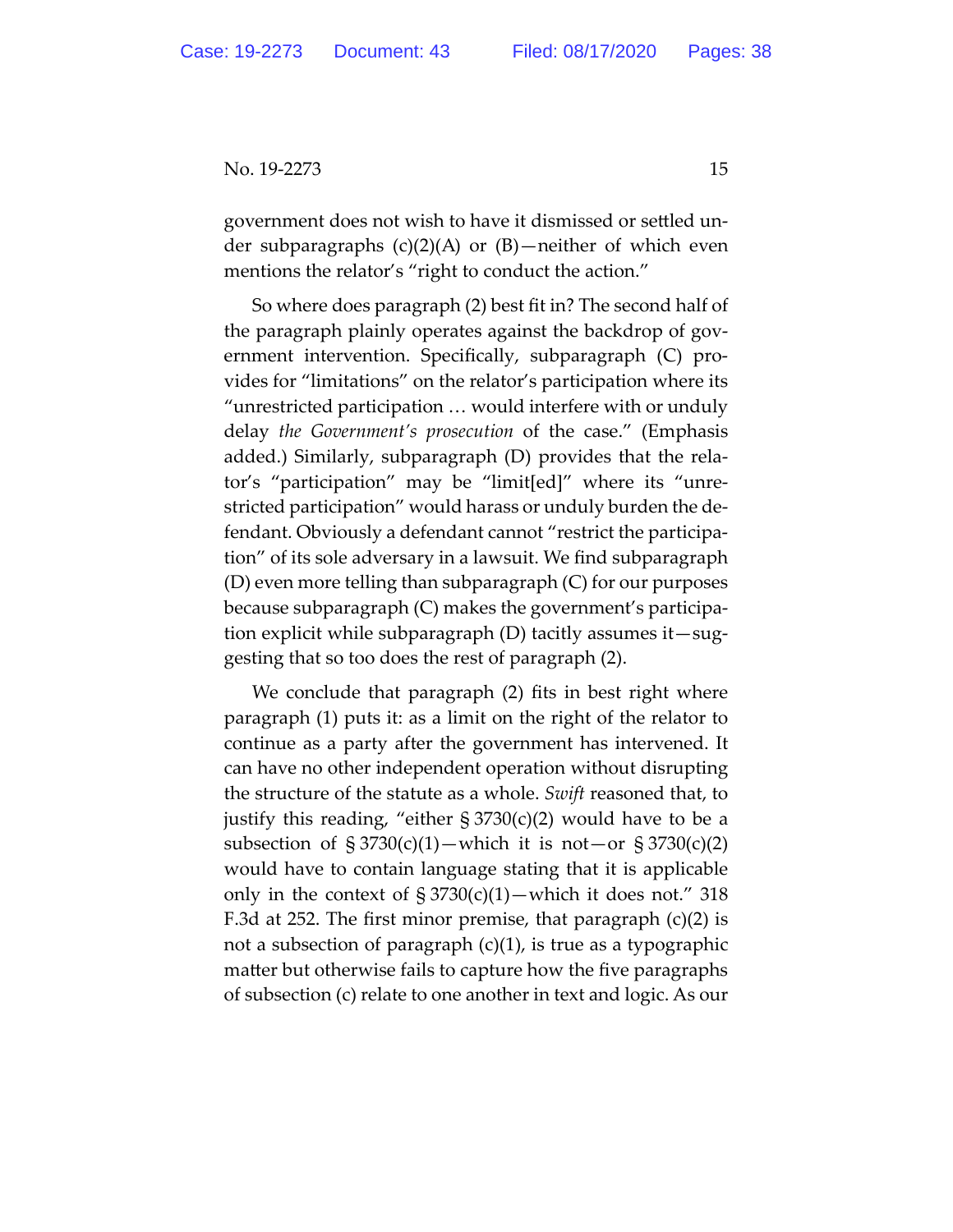premises differ, so too does our conclusion: paragraph (c)(2) is better read to operate only "If the Government proceeds with the action."  $\S 3730(c)(1)$ .

The remaining arguments advanced by *Swift* and cases adopting its reading against a need for intervention to dismiss are not persuasive. First, *Swift* neutered the binary choice put to the government by Congress—intervene, § 3730(b)(4)(A), or decline,  $\S 3730(b)(4)(B) - by finding a third way to dismiss$ without intervention under  $\S 3730(c)(2)(A)$ . From the provision that the government "may elect to intervene *and proceed* with the action," § 3730(b)(2), the court reasoned that "[e]nding the case by dismissing it is not proceeding with the action; to 'proceed with the action' means … that the case will go forward with the government running the litigation." 318 F.3d at 251. Accord, *Everglades Coll., Inc.*, 855 F.3d at 1285 (settlement under § 3730(c)(2)(B)); *Ridenour*, 397 F.3d at 933.

In our view, this awkward reading of the provision is not the better reading. "Proceeding" in the litigation context is chiefly defined as "the regular and orderly progression of a lawsuit." *Proceeding*, Black's Law Dictionary (4th ed. 2011). We find no support in *Swift* or elsewhere for the proposition that the regular and orderly progression of a lawsuit requires litigating to favorable judgment or involuntary dismissal, to the exclusion of voluntary dismissal, particularly upon settlement. If "proceed" were understood that way, how much litigating would the government have to do before it could then dismiss without running afoul of the command to "proceed"? This reading of "proceed" suggests further that "electing not to proceed" would include electing to dismiss voluntarily. That cannot be right because paragraph (c)(3) gives the relator "the right to conduct the action" where "the Government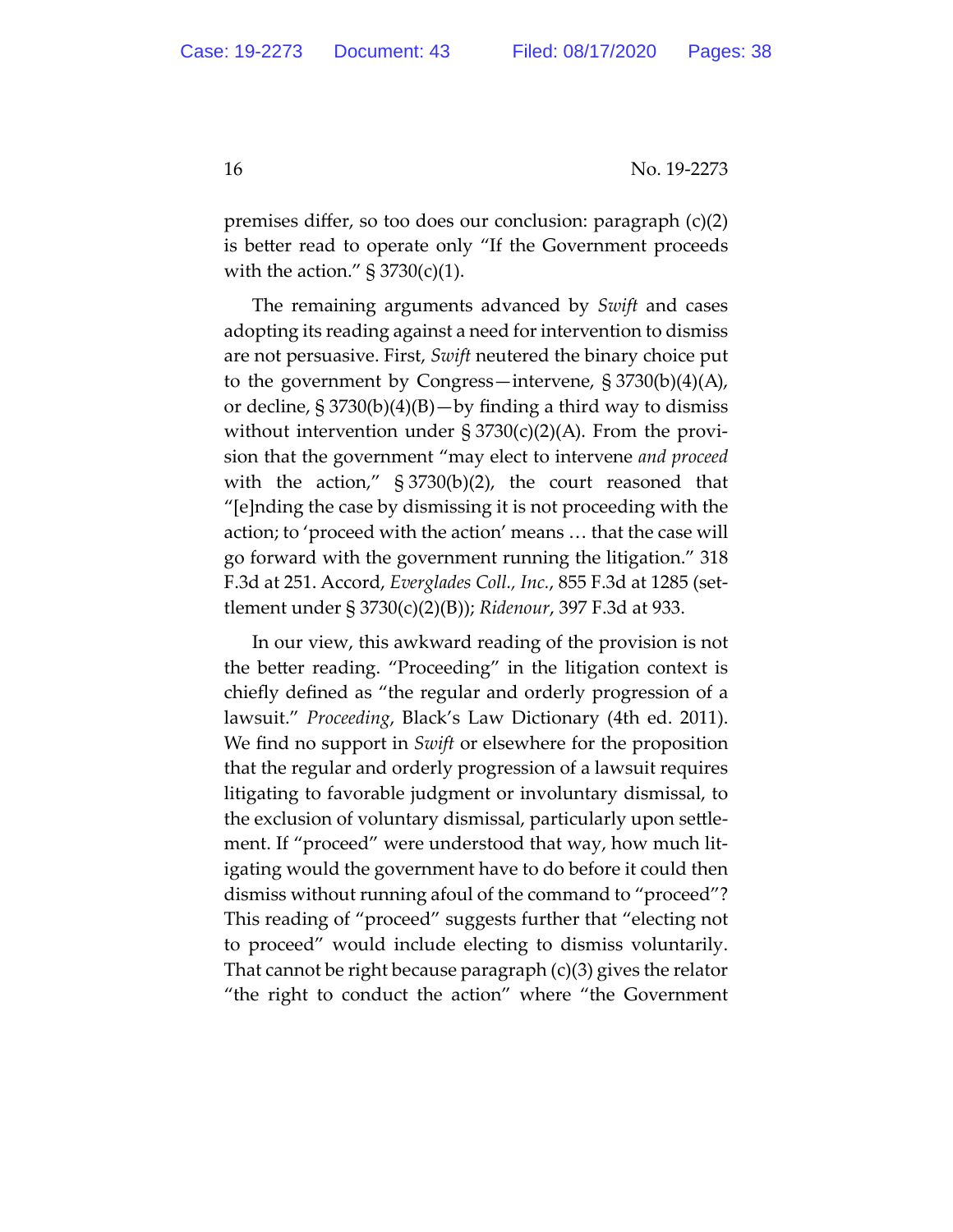elects not to proceed with the action." One cannot "conduct" a lawsuit that has been dismissed.

## b. *Serious Constitutional Doubts?*

Second, the Tenth Circuit in *Ridenour*, invoking the Take Care Clause of Article II, § 3, and the constitutional-doubt canon of statutory interpretation, see *Zadvydas v. Davis*, 533 U.S. 678, 689 (2001), rejected the reading we adopt here in part because "to condition the Government's right … to dismiss an action in which it did not initially intervene upon a requirement of  $\ldots$  good cause [under § 3730(c)(3)] would place the FCA on constitutionally unsteady ground" by "unnecessarily bind[ing] the Government." 397 F.3d at 934; see also *Kelly*, 9 F.3d at 753 n.10 (because statute does not "prohibit[]" it, interpretation allowing dismissal without intervention is "entirely appropriate" as illustration of "meaningful [executive] control" over relators' FCA suits). Respectfully, we do not find constitutional doubt a sound reason to follow this path.

The canon of constitutional doubt teaches that when two interpretations of a statute are "fairly possible," one of which raises a "serious doubt" as to the statute's constitutionality and the other does not, a court should choose the interpretation "by which the question may be avoided." *Zadvydas*, 533 U.S. at 689; see *United States ex rel. Att'y General v. Del. & Hudson Co.*, 213 U.S. 366, 407–08 (1909). The canon does *not* hold that any reading of a statute not expressly "prohibited" must be adopted if it will relieve the executive of any burden of undefined weight which the judiciary deems without analysis to be "unnecessary." But that is how the canon was applied in *Ridenour* and *Kelly*. In our view, this analysis is misguided for two reasons. First, it indulges every presumption in favor of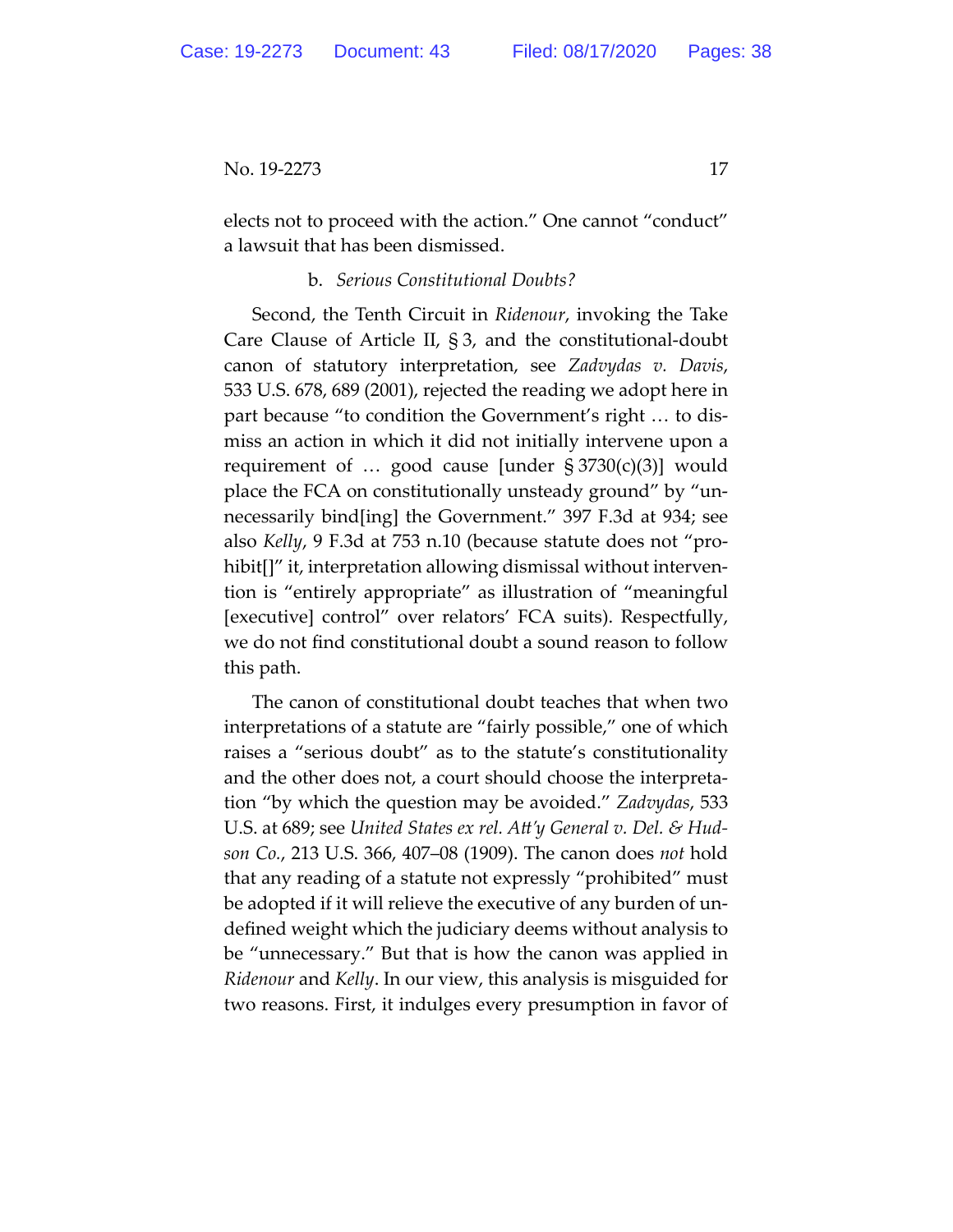the statute's invalidity rather than its validity. Second, it simply does not show that the False Claims Act is in serious danger of unconstitutionality unless dismissal under § 3730(c)(2)(A) applies only after the government has declined to intervene.

First, *Ridenour* and *Kelly* inverted the constitutional-doubt canon, and constitutional avoidance principles generally, by creating constitutional problems in one section of a statute to solve them in a different section of the statute. "Good cause" is a uniquely flexible and capacious concept. See *Good Cause*, s.v. *Cause*, Black's Law Dictionary (4th ed. 2011) ("A legally sufficient reason."). But neither *Ridenour* nor *Kelly* offered an interpretation of what constitutes "good cause" under § 3730(c)(3). Neither acknowledged the variety of situations calling for that decision.3 Both assumed without analysis that any "good cause" requirement would tend to fetter the executive unconstitutionally—neglecting, at minimum, the possibility that avoiding offense to the separation of powers in a case that actually risks it would itself weigh heavily in any "good cause" determination.

<sup>&</sup>lt;sup>3</sup> For example, the Article II implications of denying good cause to intervene could vary widely. Compare a case where the government seeks to dismiss at an early stage because it has consistently held the challenged conduct to be lawful and desirable, to a case where the government seeks to dismiss on the eve of trial of meritorious claims only to protect a highranking executive official's private business interests. See *Yick Wo v. Hopkins*, 118 U.S. 356, 372–74 (1886), cited by *Heckler v. Chaney*, 470 U.S. 821, 838 (1985); see also Andrew Kent et al., *Faithful Execution and Article II*, 132 Harv. L. Rev. 2111 (2019) (original public meaning of duty to "faithfully execute" was "fiduciary").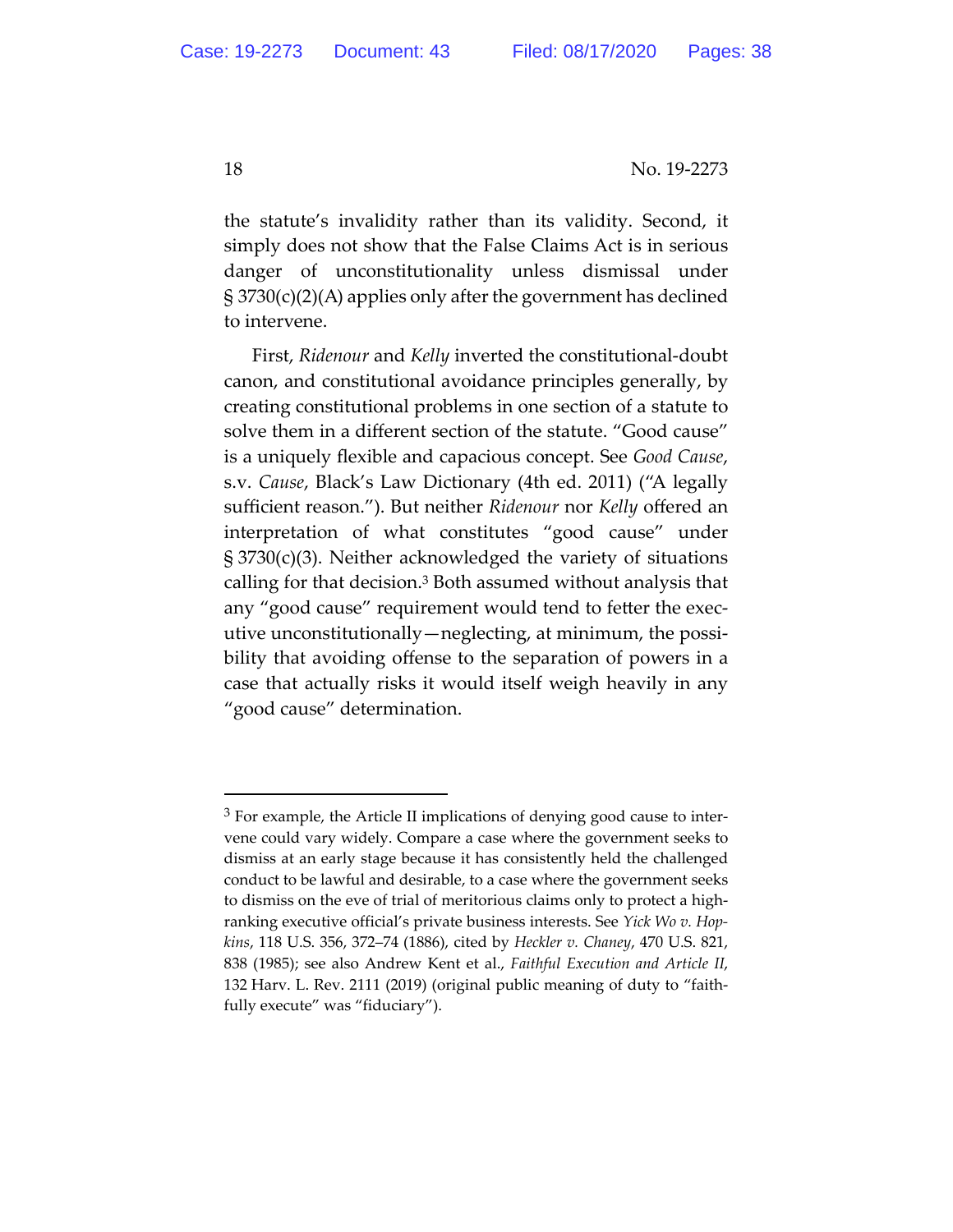Both decisions thus defaulted to the most constitutionally offensive reading of  $\S 3730(c)(3)$  rather than the least. Both thereby created rather than avoided doubtful questions of constitutional law, which then required "solving" by doubtful interpretation of  $\S 3730(c)(2)(A)$ . Our duty, though, is to indulge "[e]very presumption … in favor of the validity of the statute." *Graves v. Minnesota*, 272 U.S. 425, 428 (1926). Our reading of  $\S 3730(c)(2)(A)$ , by contrast, presumes  $\S 3730(c)(3)$ is valid on its face and simply defers consideration of genuine constitutional concerns until they ripen in a specific context and are thus more properly presented for decision. See *Ashwander v. T.V.A.*, 297 U.S. 288, 347 (1936) (Brandeis, J., concurring).

Second, because neither *Ridenour* nor *Kelly* offered an account of what "good cause" requires nor of what Article II requires in relation to "good cause" dismissals, neither decision raises a serious possibility that the constitutionality under Article II of the False Claims Act depends on a particular construction of  $\S 3730(c)(2)(A)$ . As a general matter, the Supreme Court has reserved decision on the constitutionality under Article II of qui tam actions. *Vermont Agency of Nat. Res. v. United States ex rel. Stevens*, 529 U.S. 765, 778 n.8 (2000). Their ancient pedigree, however, together with their widespread use at the time of the Founding, suggests that the False Claims Act as a whole is not in imminent danger of unconstitutionally usurping the executive power. See *id.* at 774–77 ("originated around the end of the 13th century"); *Marvin v. Trout*, 199 U.S. 212, 225 (1905) ("in existence for hundreds of years in England, and in this country ever since the foundation of our government"); *Adams v. Woods*, 6 U.S. (2 Cranch) 336, 341 (1805) (Marshall, C.J.) ("Almost every fine or forfeiture under a penal statute, may be recovered by an action of debt [qui tam]."); 3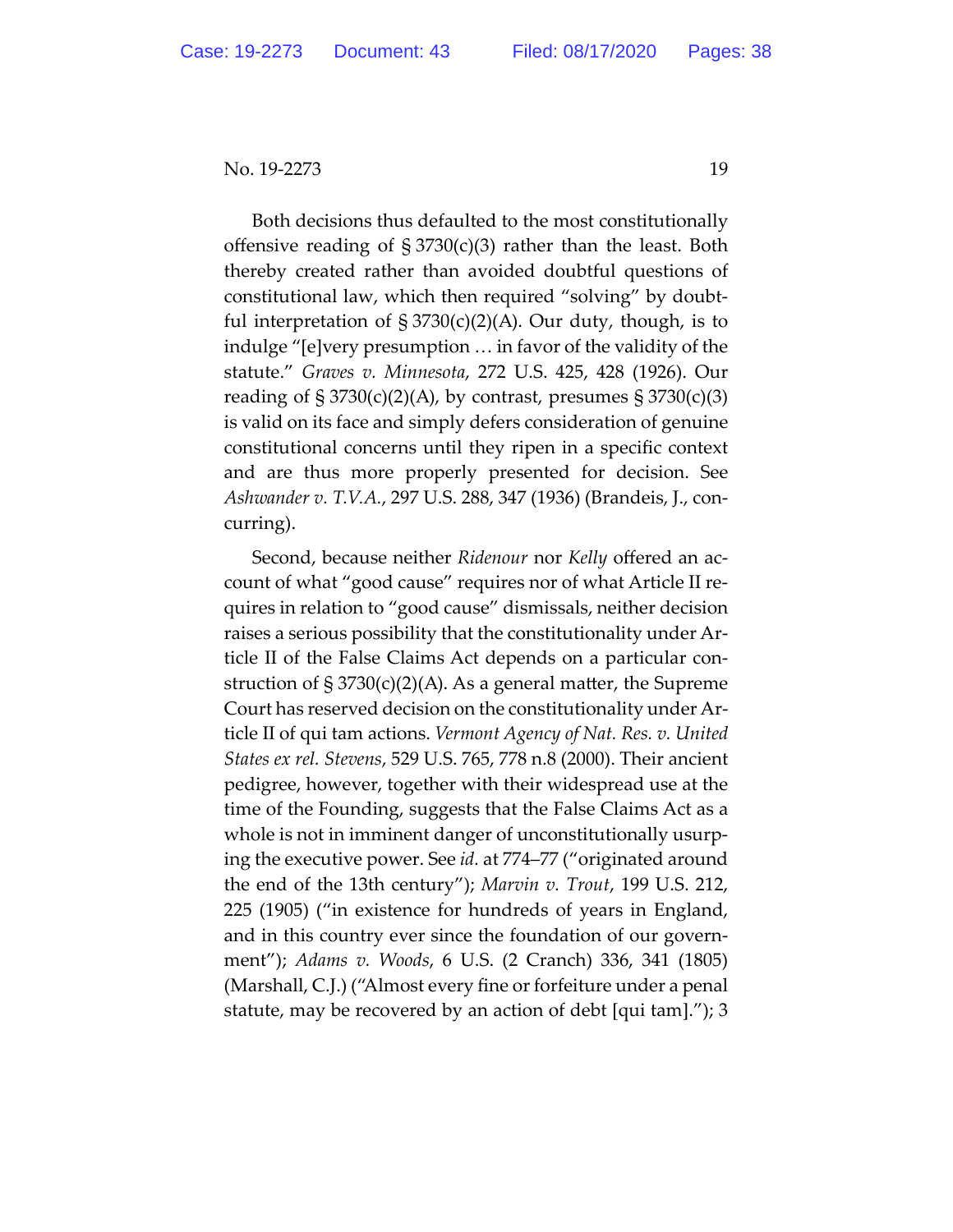William Blackstone, Commentaries \*160 (Forfeitures created by penal statutes "more usually are given at large, to any common informer; or … to the people in general … . [I]f any one hath begun a *qui tam*, or *popular*, action, no other person can pursue it; and the verdict passed upon the defendant … is … conclusive even to the king himself."). Indeed, a common function of qui tam actions, and one of the earliest, has been to regulate the exercise of executive power itself. Randy Beck, *Qui Tam Litigation Against Government Officials*, 93 Notre Dame L. Rev. 1235, 1260–61 (2018) (discussing Statute of York 1318, 12 Edw. 2); *id.* at 1269–1304 (early American use of such qui tam actions).

While reserving decision on the Article II consequences, as a matter of statutory interpretation, *Stevens* rejected an agency theory of the government-relator relationship under the False Claims Act: "to say that the relator here is simply the statutorily designated agent of the United States, in whose name … the suit is brought … is precluded … by the fact that the statute gives the relator himself an interest *in the lawsuit*." 529 U.S. at 772 (some emphasis omitted). That interest is reflected in the rights retained by the relator even after the government has intervened. *Id.*, citing  $\S 3730(c)(1)$ , (c)(2)(A), &  $(c)(2)(B)$ . It is reflected as well in "the right to conduct the action" that indisputably belongs to the relator once the government declines to intervene and can be wrested from the relator later only on a showing of good cause.  $\S 3730(b)(4)(B)$  & (c)(3). That right includes, for example, the right to choose which claims to pursue, the right to engage the machinery of discovery, and the right to settle claims without government oversight (excepting the government's veto power under § 3730(b)(1) if the settlement is entered as a voluntary dismissal, though it need not be).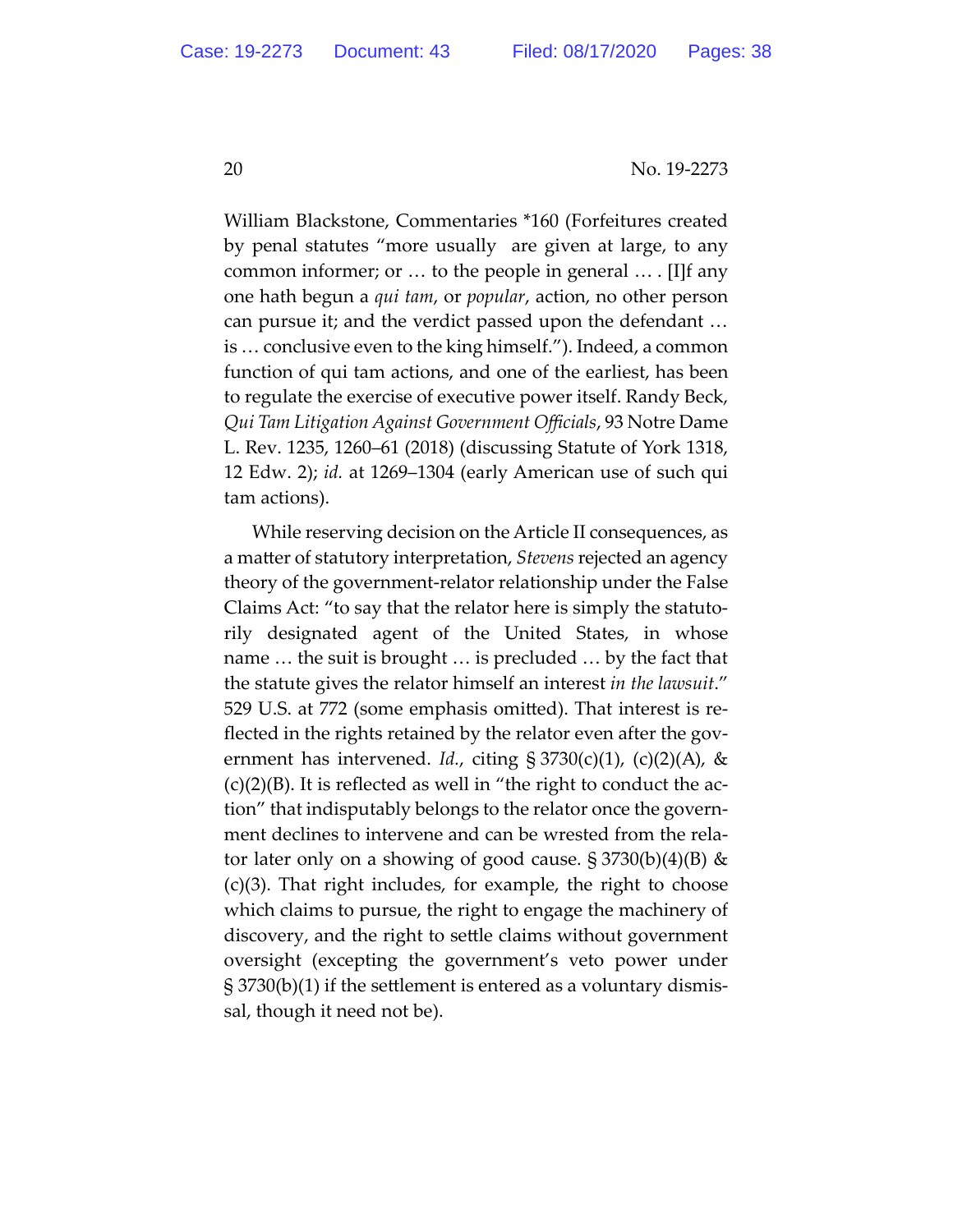We are not persuaded that a serious marginal risk of unconstitutionality is created by including dismissal in the list of powers reclaimable by the government only for good cause. The power to terminate the action is simply part of the power "to conduct the action." See Fed. R. Civ. P. 41(a); see also *Kelly*, 9 F.3d at 754 & n.14 ("[O]nce prosecution has been initiated, the government has greater authority to … ultimately *end* the litigation in a qui tam action than it does in an independent counsel's action;" true no matter whether § 3730(c)(2)(A) requires intervention), applying *Morrison v. Olson*, 487 U.S. 654 (1988). The government's automatic intervention rights during the seal period are themselves extendable only for "good cause," § 3730(b)(3), and even in criminal cases, the government must have "leave of court" to dismiss the prosecution. Fed. R. Crim. P. 48(a); *Rinaldi v. United States*, 434 U.S. 22, 29–32 (1977). Accordingly, we do not see a serious possibility that the constitutionality of the False Claims Act will stand or fall on a requirement that the government show good cause to intervene and dismiss after its automatic intervention rights have expired.

We have warned before that the constitutional-doubt canon "must be used with care, for it is a closer cousin to invalidation than to interpretation. It is a way to enforce the constitutional penumbra." *United States v. Marshall*, 908 F.2d 1312, 1318 (7th Cir. 1990) (en banc); see also Richard A. Posner, *The Federal Courts* 285 (1985) (The canon "enlarge[s] the … reach of constitutional prohibition … to create a … 'penumbra' that has much the same prohibitory effect as the … Constitution itself.").

The application of the canon in *Ridenour* and *Kelly* illustrates this warning. The canon can produce a hazy penumbra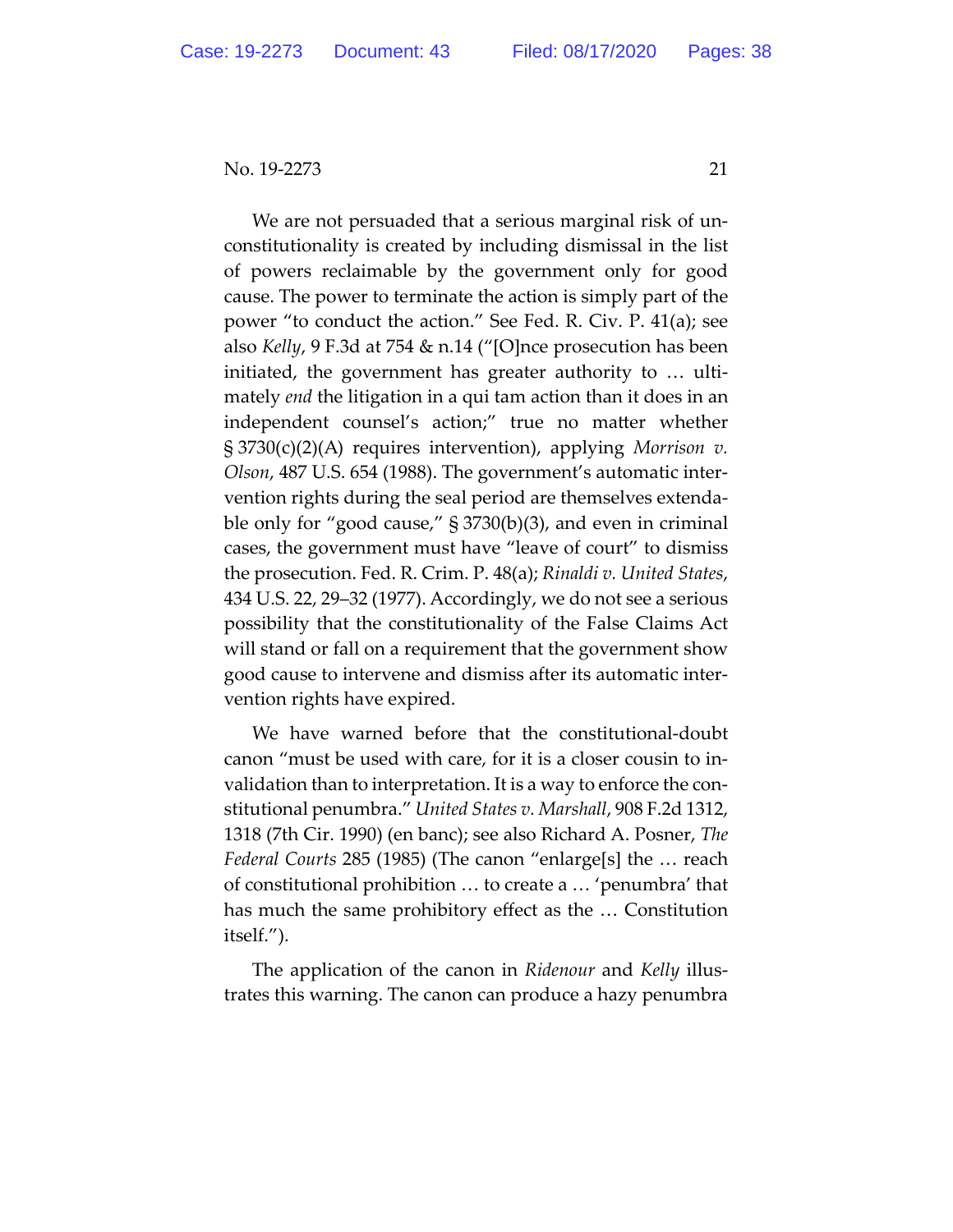of quasi-constitutional law that is used to limit legislative power when statutes are construed, without constitutional adjudication of a concrete case or controversy, to exclude all "unnecessar[y]" executive restrictions and to require all "entirely appropriate" executive prerogatives. See *Ridenour*, 397 F.3d at 934; *Kelly*, 9 F.3d at 753 n.10.

Our task is not to chip away at the legislation under the guise of interpreting it until every conceivable constitutional concern is assuaged. See *Salinas v. United States*, 522 U.S. 52, 59–60 (1997), citing among others *United States v. Albertini*, 472 U.S. 675, 680 (1985). Our task is to apply the Act until a party with standing convinces us or the Supreme Court that to do so would be unconstitutional. The constitutional-doubt canon can be used to resolve genuine doubts when the language is ambiguous and the constitutional danger clear and present. *Marshall*, 908 F.2d at 1318. It should not be used where, as here, the constitutional questions are more dubious than the statutory text. Statutory clarity should not yield to penumbral obscurity.

In sum, we treat the government's motion to dismiss as a motion both to intervene and then to dismiss under § 3730(c)(3) because intervention was in substance what the government sought and in form what the False Claims Act requires. Cf. *Swift*, 318 F.3d at 252 ("[I]f there were such a requirement, we could construe the government's motion to dismiss as including a motion to intervene."). The Supreme Court in *Eisenstein* could not "disregard" the "congressional assignment of discretion" to the government to intervene under the Act by treating the government as a party "even after it has declined to assume the rights and burdens attendant to full party status." 556 U.S. at 933–34. Neither will we. The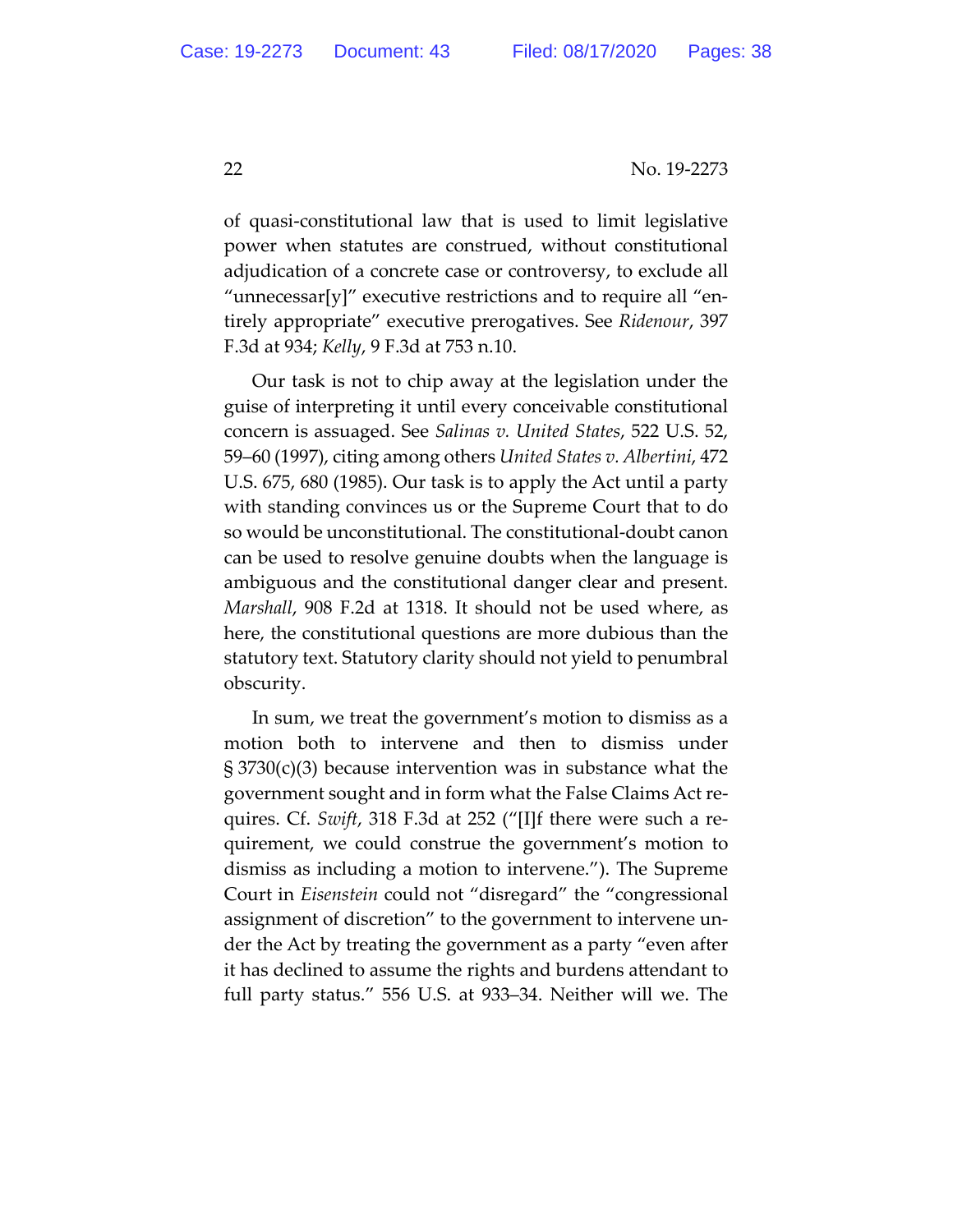government cannot eat its cake and have it too. If the government wishes to control the action as a party, it must intervene as a party, as provided for by Congress.

Having concluded that the government's case for dismissal was not even rational, the district court here has necessarily expressed its view on the government's lack of "good cause" to intervene under the Act. Accordingly, we have jurisdiction over the appeal of what amounted to an order denying a motion to intervene. E.g., *Planned Parenthood of Wis., Inc. v. Kaul*, 942 F.3d 793, 796–97 (7th Cir. 2019). We may proceed to the merits.

### C. *Merits: The Government Was Entitled to Dismissal*

Treating the government as having sought to intervene solves the jurisdictional problem and offers a standard on the merits of dismissal, in the absence of a specific standard in 31 U.S.C. § 3730(c)(2)(A). The standard is that provided by the Federal Rules of Civil Procedure, as limited by any more specific provision of the False Claims Act and any applicable background constraints on executive conduct in general. In this case, no such substantive limits apply, so the Rules are the beginning and the end of our analysis.

Federal Rule of Civil Procedure 41(a)(1)(A)(i) provides that "the plaintiff may dismiss an action" by serving a notice of dismissal any time "before the opposing party serves either an answer or a motion for summary judgment." Dismissal is without prejudice unless the notice states otherwise. Fed. R. Civ. P. 41(a)(1)(B). This right is "absolute." *Marques v. Federal Reserve Bank of Chi.*, 286 F.3d 1014, 1017 (7th Cir. 2002). "[O]ne doesn't need a good reason, or even a sane or any reason" to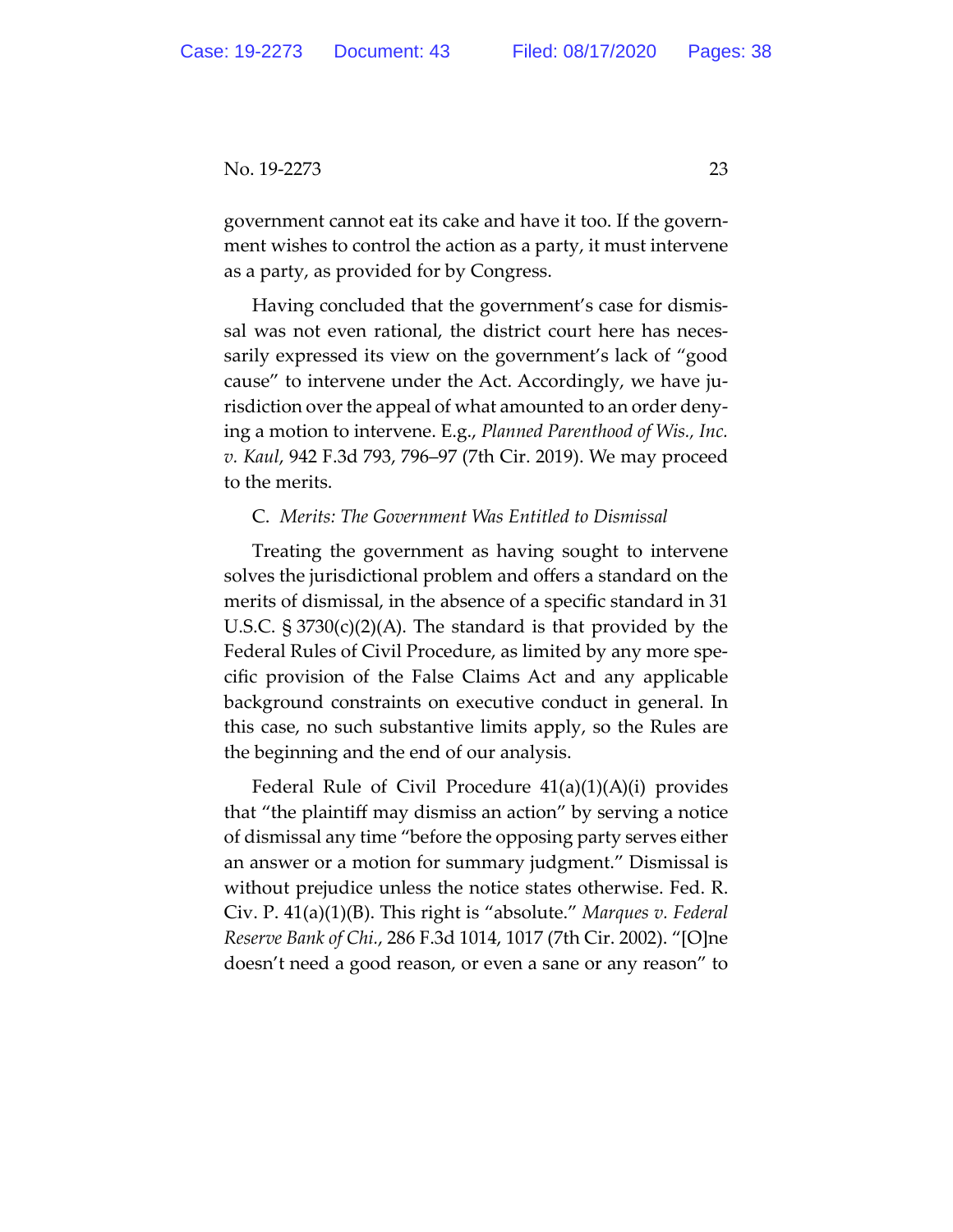serve notice under the Rule, *id.*, and the notice is self-executing and case-terminating. *Id.* at 1018; *Smith v. Potter*, 513 F.3d 781, 782–83 (7th Cir. 2008). In other words, once a valid Rule 41(a) notice has been served, "the case [is] gone; no action remain[s] for the district judge to take," and her further orders are void. *Smith*, 513 F.3d at 782–83. Here, the government filed its "motion to dismiss" before the defendants had answered or moved for summary judgment, seeking dismissal without prejudice as to it and with prejudice as to the relator. It does not matter that the paper was labeled a "motion" rather than a "notice." *Id.* at 782. That looks like the end of the case, on terms of the government's choosing.

Actually, that was *almost* the end of the case because the provisions of Rule 41(a) are "[s]ubject to … any applicable federal statute." Fed. R. Civ. P.  $41(a)(1)(A)$ . By itself, Rule  $41(a)$ provides that "the plaintiff may dismiss an action," *id.*, which obviously does not authorize an intervenor-plaintiff to effect involuntary dismissal of the original plaintiff's claims. See *Washington Elec. Coop., Inc. v. Mass. Mun. Wholesale Elec. Co.*, 922 F.2d 92, 97 (2d Cir. 1990). But § 3730(c)(2)(A) provides otherwise. Picking up the language of Rule 41, the statute provides: "The Government may dismiss the action" without the relator's consent if the relator receives notice and opportunity to be heard.  $\S 3730(c)(2)(A)$ . This procedural limit is the only authorized statutory deviation from Rule 41. Cf. § 3730(c)(2)(B) (authorizing settlement without relator's consent only "if the court determines, after a hearing, that the proposed settlement is fair, adequate, and reasonable under all the circumstances"). Nor, because  $\S 3730(c)(2)$ (A) twice refers to the government's "motion," should the statute be construed to eliminate the right to dismiss under the first half of Rule 41(a), whose language it mirrors. See *Adams v. Woods*, 6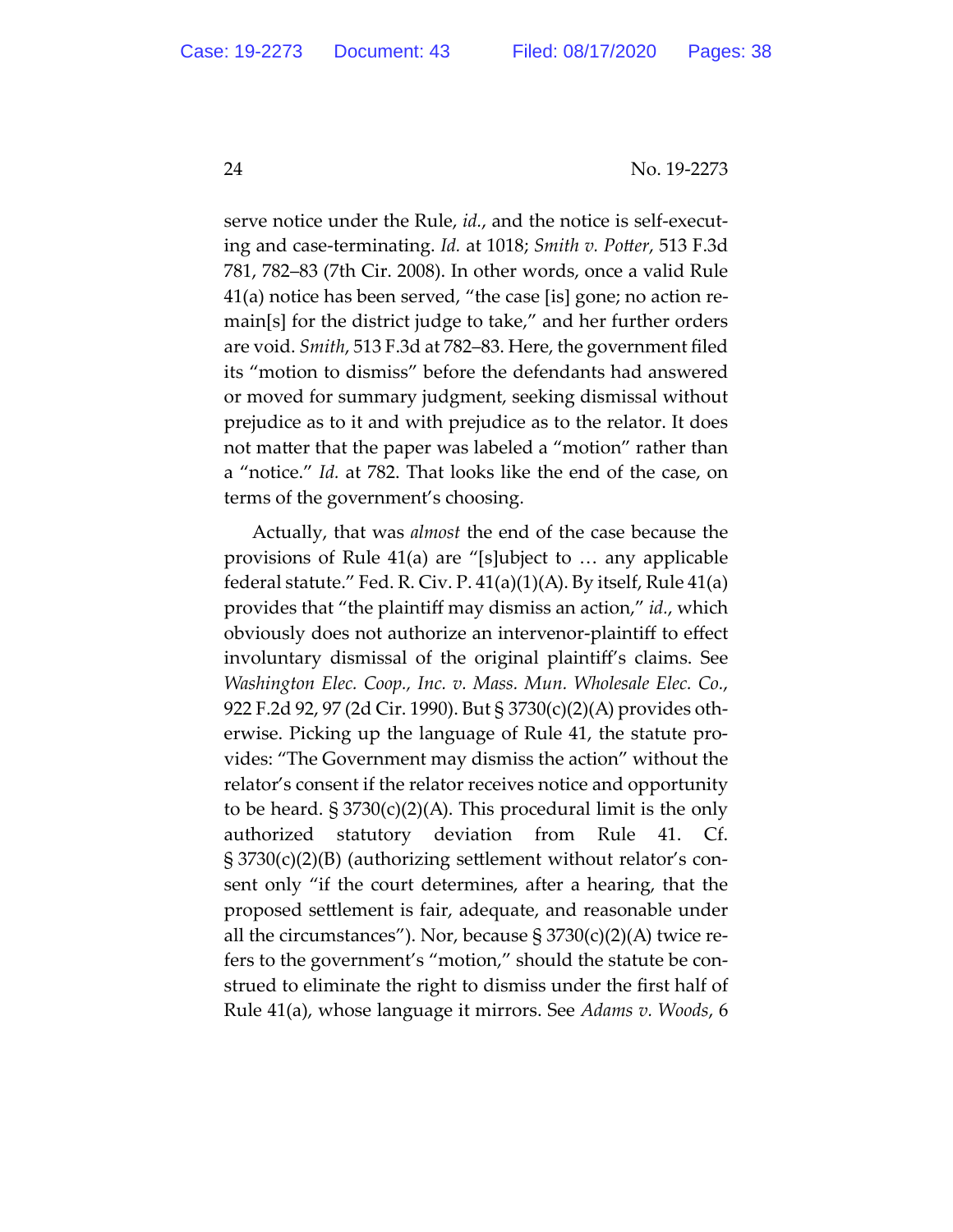U.S. (2 Cranch) 336, 337, 341 (1805) (Marshall, C.J.) (where statute of limitations provided that no person shall be "*prosecuted, tried or punished* … for *any* fine or forfeiture …, unless the *indictment or information*" was filed within two years, statute was construed to bar actions of debt qui tam: otherwise "a distinct member of the sentence … would be rendered almost totally useless"). Here, the relator received notice and took its opportunity to be heard. Once these had been accomplished, that should have been the end of the case.

This conclusion may seem counterintuitive. The law does not require the doing of a useless thing. *Mashi v. I.N.S.*, 585 F.2d 1309, 1314 (5th Cir. 1978). What, then, is the purpose of the statute's additional process if the government's litigation right is absolute and there is no substantive standard to apply? Congress sometimes demands that parties to a nascent legal dispute simply "communicate in some way" to attempt to resolve the dispute without court action, and there the judicial role is confined to ensuring that the communication has in fact taken place on the terms specified by statute. *Mach Mining, LLC v. E.E.O.C.*, 575 U.S. 480, 494 (2015) (Title VII conciliation); cf. Fed. R. Civ. P.  $26(c)(1)$  (parties must confer or attempt to confer before seeking court order on discovery dispute); Fed. R. Civ. P. 37(a)(1) (same). In such cases, however, the court is not called upon to serve as a mere convening authority—"and perhaps," as the district judge put it here, "serve you some donuts and coffee"—while the parties carry on an essentially private conversation in its presence. Like the district court, we find unpersuasive *Swift*'s suggestion that "the function of a hearing when the relator requests one is simply to give the relator a formal opportunity to convince the government not to end the case." 318 F.3d at 253.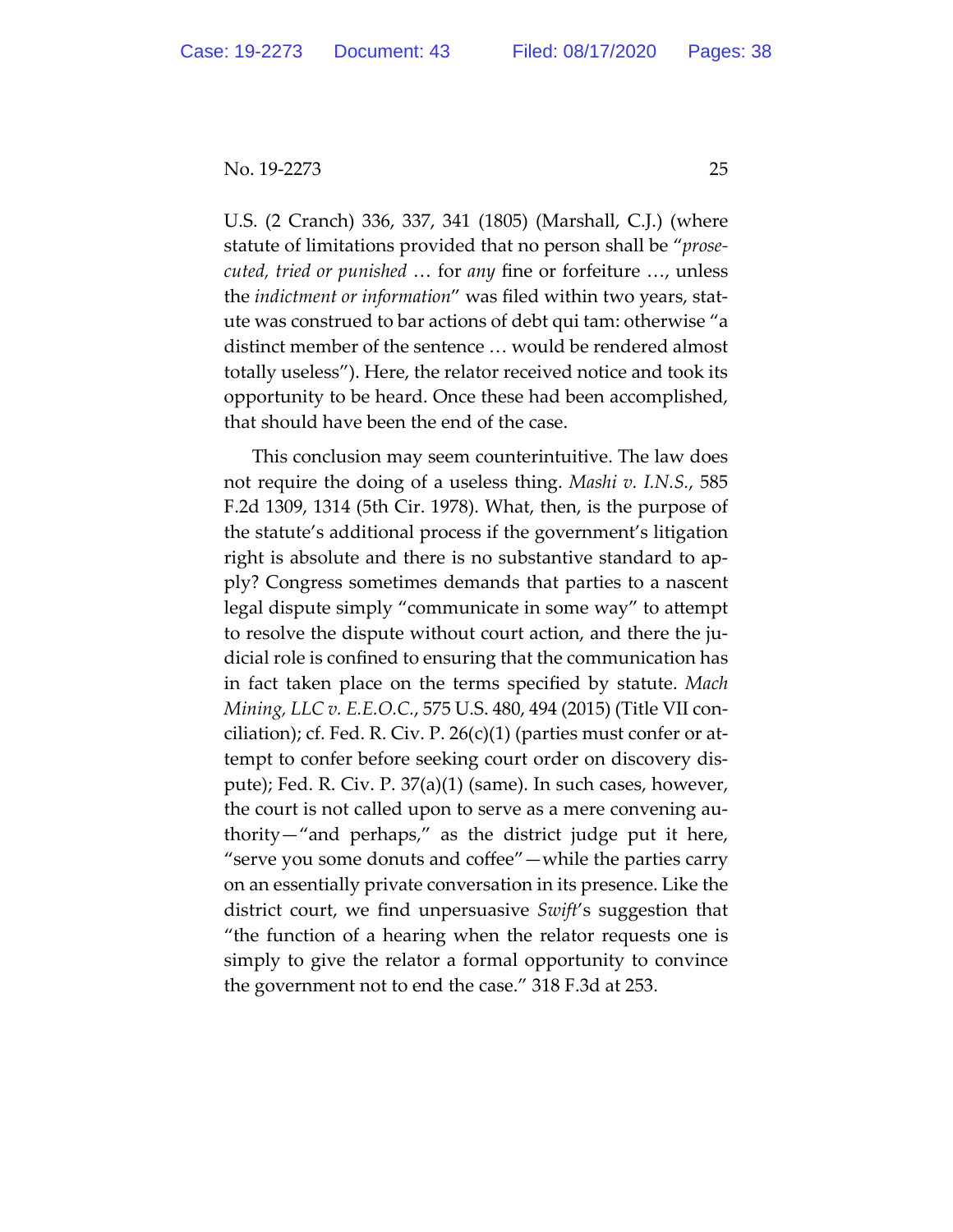Not every case, though, will be like this one. For example, if the conditions of Rule  $41(a)(1)$  do not apply, "an action may be dismissed at the plaintiff's request only by court order, on terms that the court considers proper." Fed. R. Civ. P. 41(a)(2). Thus, if the government's chance to serve notice of dismissal has passed, see Fed. R. Civ. P.  $41(a)(1)(A)(i)$ , and the relator by hypothesis refuses to agree to dismissal, see Fed. R. Civ. P.  $41(a)(1)(A)(ii)$ , then a hearing under  $\S 3730(c)(2)(A)$  could serve to air what terms of dismissal are "proper." Cf. *Swift*, 318 F.3d at 252–53.

Further, there are always background constraints on executive action, even in the quasi-prosecutorial context of qui tam actions and the decisions to dismiss them. *Heckler v. Chaney*, 470 U.S. 821 (1985), cited by the government here, is not to the contrary. *Heckler* held that an administrative agency's decision not to take certain "investigatory and enforcement actions" had been "committed to agency discretion by law" and was thus not subject to judicial review under the Administrative Procedure Act. 470 U.S. at 824, 838; see 5 U.S.C. § 701(a)(2).

*Heckler* is an imperfect fit for the False Claims Act because the Court relied in part on the fact that "when an agency refuses to act it generally does not exercise its coercive power over an individual's liberty or property rights." 470 U.S. at 832 (emphasis omitted). That is not the case when the government dismisses a relator's action under the False Claims Act because "the statute gives the relator himself an interest *in the lawsuit*" as well as a partial assignment of the government's damages. *Vermont Agency of Nat. Res. v. United States ex rel. Stevens*, 529 U.S. 765, 772, 773 (2000); cf. *Logan v. Zimmerman Brush Co.*, 455 U.S. 422, 428–430 (1982) (Due Process Clause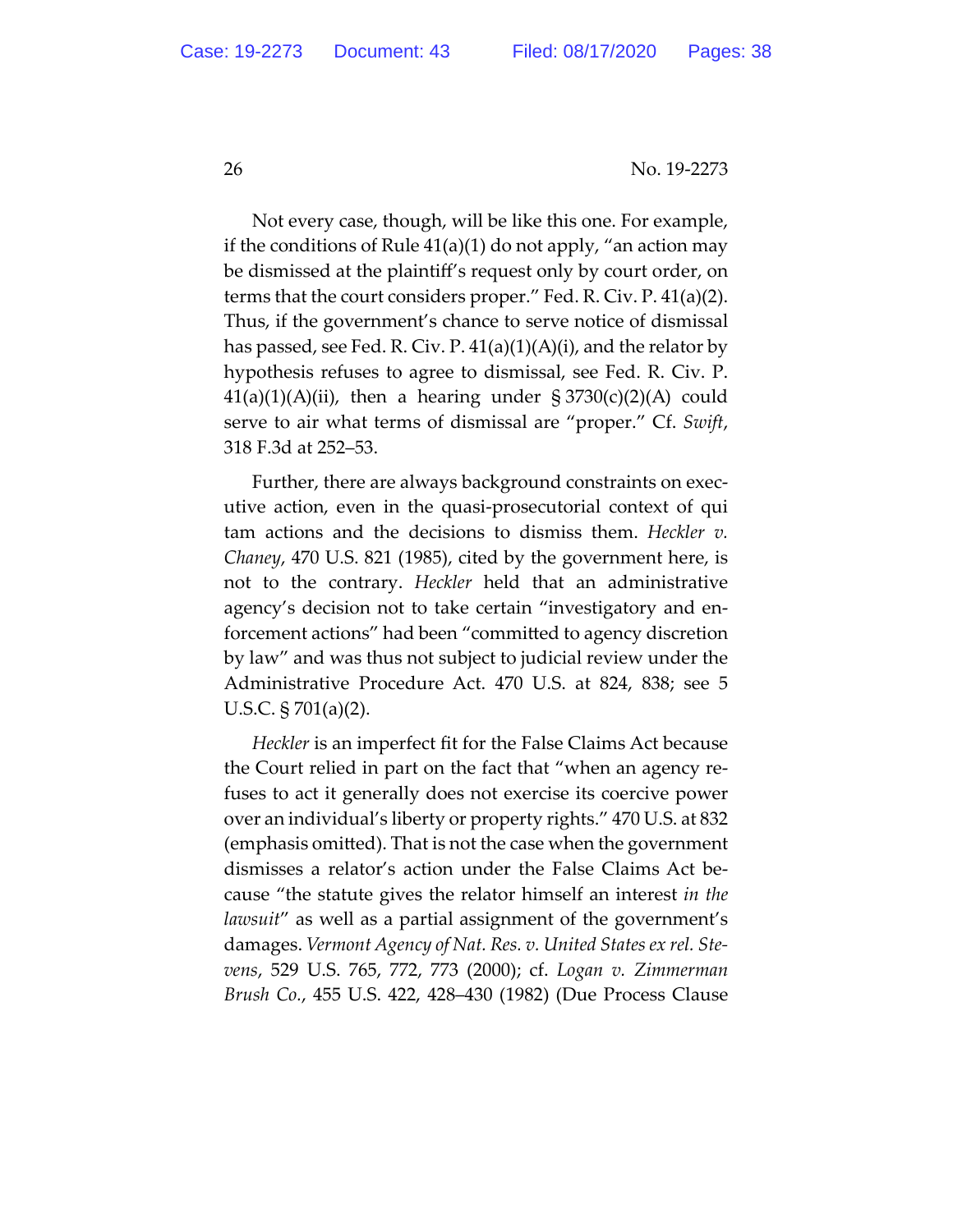protects causes of action); *id.* at 438 (Blackmun, J., concurring for four Justices) (same for Equal Protection Clause).

More important, *Heckler* reserved decision on what result would follow if there were a "colorable claim … that the agency's refusal to institute proceedings violated any constitutional rights" of the plaintiffs. 470 U.S. at 838. Its accompanying citation to *Yick Wo v. Hopkins* suggests the limits of executive nonenforcement decisions:

> [E]nforcing these notices may … bring ruin to … those against whom they are directed, while others, from whom they are withheld, may be actually benefited by what is thus done to their neighbors; and, when we remember that this action of non-action may proceed from enmity or prejudice, from partisan zeal or animosity, from favoritism and other improper influences …, it becomes unnecessary to suggest … the injustice capable of being wrought.

118 U.S. 356, 373 (1886); see *Heckler*, 470 U.S. at 839 (Brennan, J., concurring) ("It is possible to imagine other nonenforcement decisions made for entirely illegitimate reasons, for example, … in return for a bribe.").

In this light, *Sequoia Orange* may be read to hold no more than that the government's  $\S 3730(c)(2)(A)$  dismissal may not violate the substantive component of the Due Process Clause. Demanding "no greater justification … than is mandated by the Constitution itself," *Sequoia Orange* equated its rationalrelation test to the test used to determine "whether executive action violates substantive due process." 151 F.3d at 1145, 1146. *Swift* rejected as contrary to *Heckler* the *Sequoia Orange*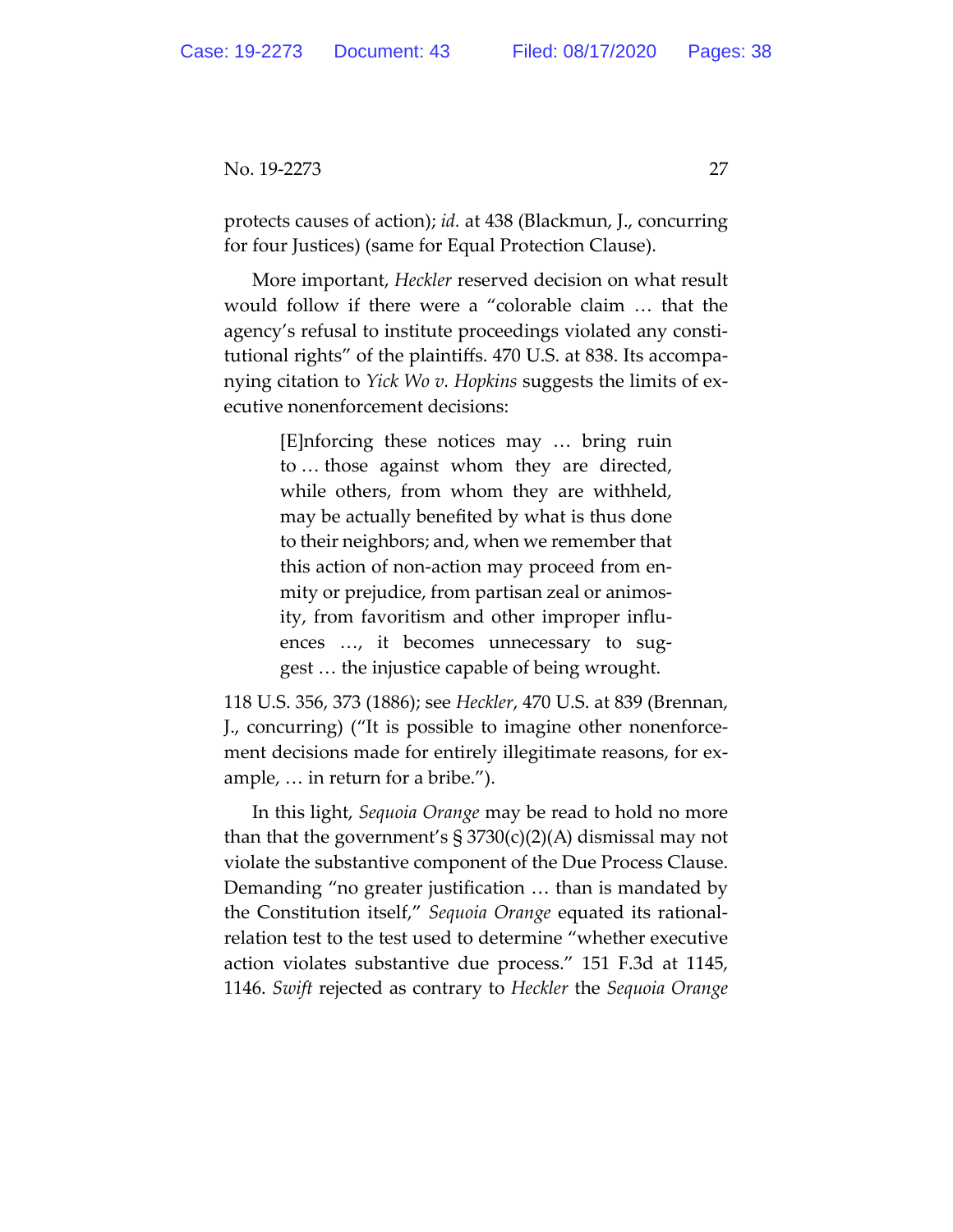point that "arbitrary or irrational" decisions not to prosecute could violate due process, 318 F.3d at 253, but *Heckler* does not warrant such a strong statement. See *Yick Wo*, 118 U.S. at 370 (no room "for the play and action of purely personal and arbitrary power"). In arguing a similar case before the Ninth Circuit,<sup>4</sup> the government suggested that its  $\S 3730(c)(2)(A)$ dismissal may not violate the Equal Protection Clause. See *Oyler v. Boles*, 368 U.S. 448, 456 (1962). Before this court, the government suggested, and even *Swift* entertained the possibility of, review for fraud on the court. See 318 F.3d at 253. We agree in principle with both suggestions, though we hope that these generous limits would be breached rarely if ever. We say only that in exceptional cases they could supply grist for the hearing under  $\S 3730(c)(2)(A)$ .

Not in this case, though. Wherever the limits of the government's power lie, this case is not close to them. At bottom, the district court faulted the government for having failed to make a particularized dollar-figure estimate of the potential costs and benefits of CIMZNHCA's lawsuit, as opposed to the more general review of the Venari companies' activities undertaken and described by the government. No constitutional or statutory directive imposes such a requirement. None is found in the False Claims Act. The government is not required to justify its litigation decisions in this way, as though it had to show "reasoned decisionmaking" as a matter of administrative law, as in, for example, *Motor Vehicle Mfrs. Ass'n v. State Farm Mut. Auto. Ins. Co.*, 463 U.S. 29, 51–52 (1983).

We must disagree with the suggestion that the government's decision here fell short of the bare rationality standard

<sup>4</sup> See n.2, supra.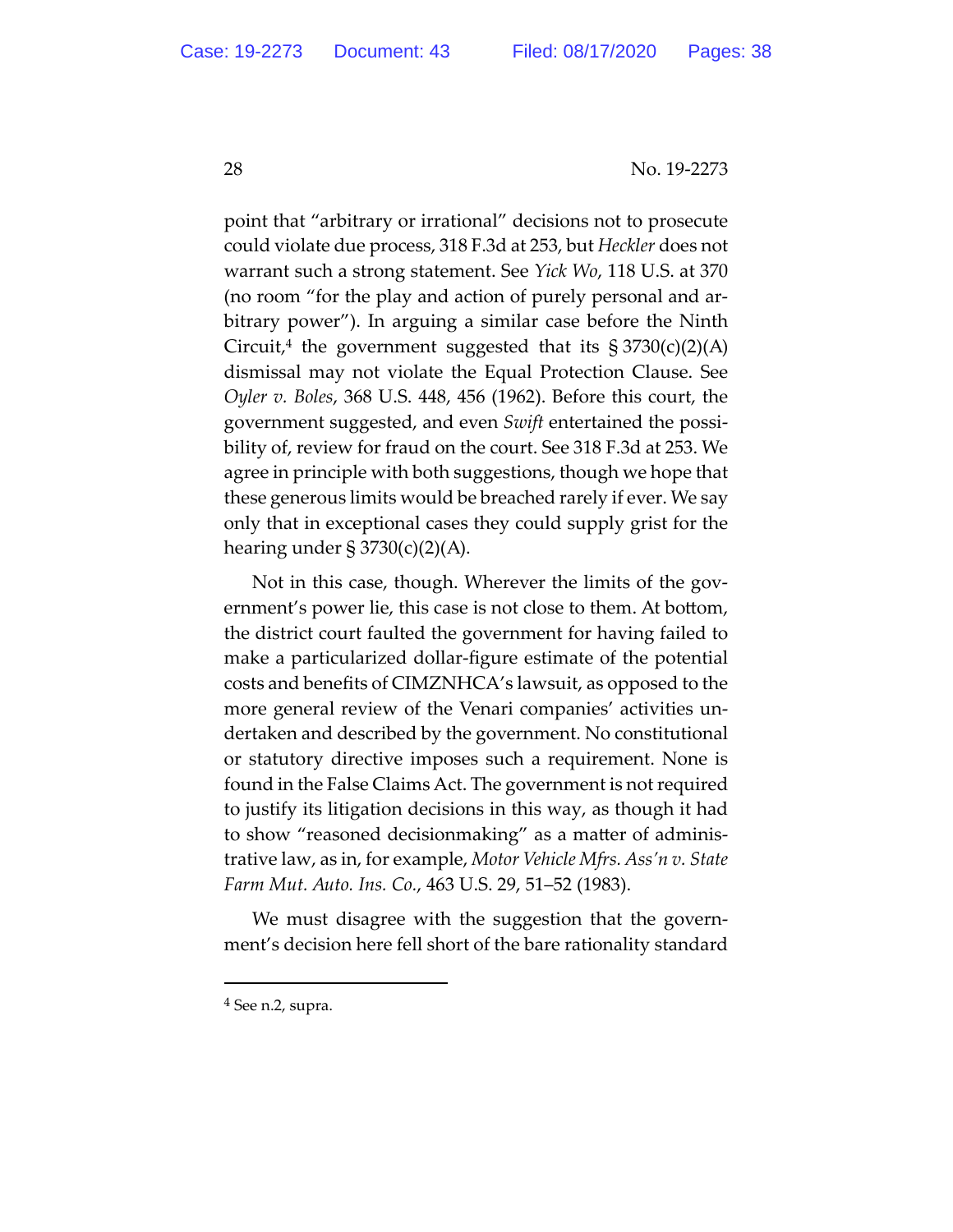borrowed by *Sequoia Orange* from substantive due process cases. "[T]he Due Process Clause was intended to prevent government officials from abusing their power, or employing it as an instrument of oppression," and "only the most egregious official conduct can be said to be arbitrary in the constitutional sense." *County of Sacramento v. Lewis*, 523 U.S. 833, 846 (1998) (internal quotation marks and alterations omitted); see also *Yick Wo*, 118 U.S. at 369–70 ("[O]ur institutions of government … do not mean to leave room for the play and action of purely personal and arbitrary power."). Executive action is not due process of law when it "shocks the conscience;" when it "offend[s] even hardened sensibilities;" or when it is "too close to the rack and the screw to permit of constitutional differentiation." *Rochin v. California*, 342 U.S. 165, 172 (1952).

The government proposed to terminate this suit in part because, across nine cited agency guidances, advisory opinions, and final rulemakings, it has consistently held that the conduct complained of is probably lawful. Not only lawful, but beneficial to patients and the public. As the government argued in the district court, "These relators"—created as investment vehicles for financial speculators—"should not be permitted to indiscriminately advance claims on behalf of the government against an entire industry that would undermine … practices the federal government has determined are … appropriate and beneficial to federal healthcare programs and their beneficiaries." This is not government irrationality. It oppresses no one and shocks no one's conscience.5

<sup>5</sup> At the hearing, the government cited the following: Medicare and State Health Care Programs, HHS Final Rule, 81 Fed. Reg. 88,368 (Dec. 7, 2016); Special Fraud Alert, HHS Notice, 79 Fed. Reg. 40,115 (July 11, 2014); Medicare and State Health Care Programs, HHS Final Rule, 78 Fed. Reg. 79,202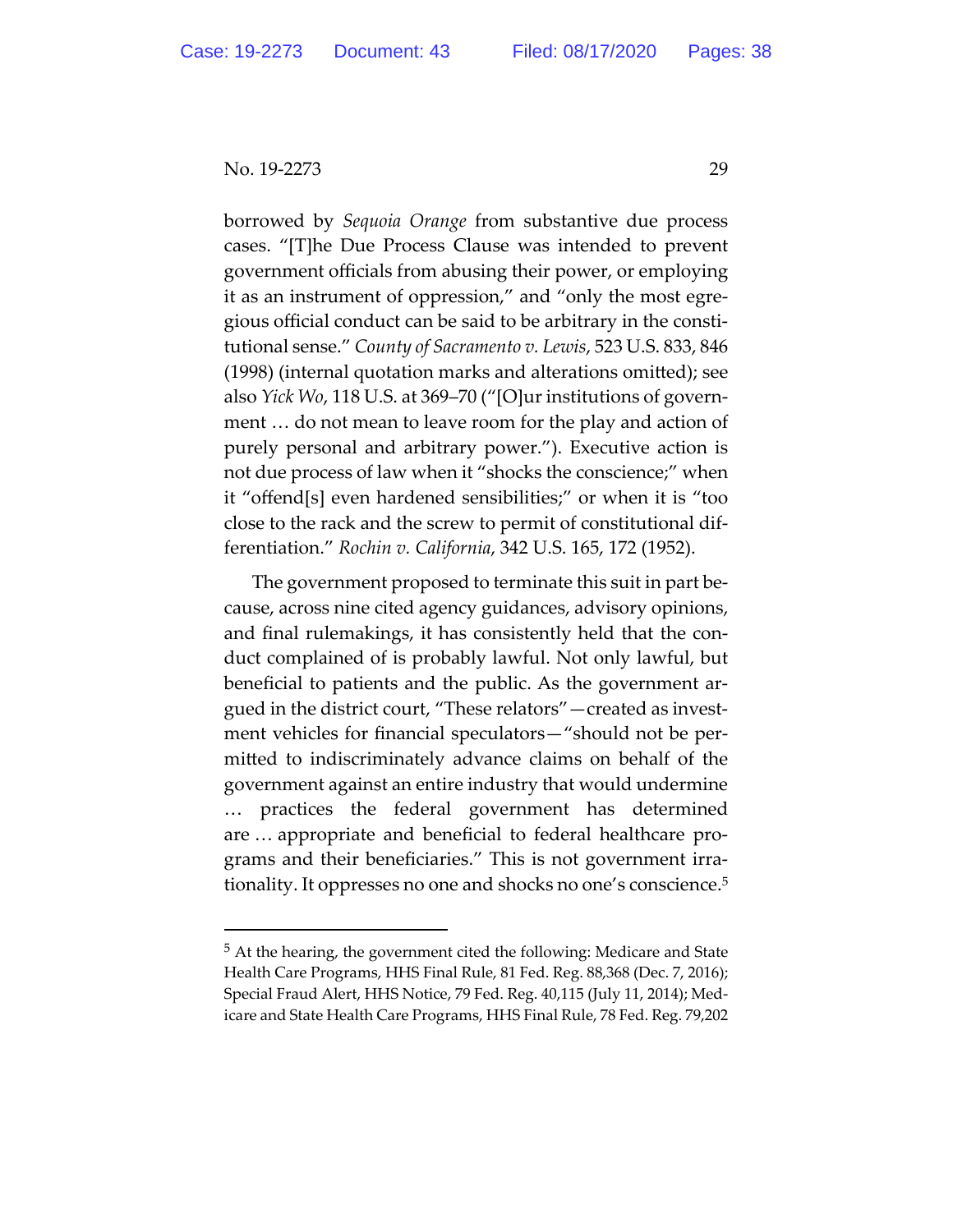Accordingly, where the government's conduct does not bump up against the Rules, the statute, or the Constitution, the notice and hearing under  $\S 3730(c)(2)(A)$  serve no great purpose. But that will not be true in every case. Our reading of § 3730(c)(2)(A) does not render its process futile as a general matter. Rather, this particular relator simply had no substantive case to make at the hearing to which the statute entitled it. Whenever a party has the right to invoke the court's aid, it has the obligation to do so with at least a non-frivolous expectation of relief under the governing substantive law. Fed. R. Civ. P. 11(b). That is not always possible, but that does not make the right meaningless.

In any event, the danger that the  $\S 3730(c)(2)(A)$  hearing may often serve little purpose does not justify imposing on the government in each case the burden of satisfying *Sequoia Orange*'s "two-step test" before the burden is put back on the relator to show unlawful executive conduct. 151 F.3d at 1145; cf. *United States v. Armstrong*, 517 U.S. 456, 464 (1996) ("in the absence of clear evidence to the contrary," courts presume regularity of prosecutorial decision-making). Nor does a Senate report on an unenacted version of the 1986 amendments frame a proper standard for  $\S 3730(c)(2)(A)$  dismissals where Congress itself has supplied none in the enacted statute. See *Swift*, 318 F.3d at 253, discussing S. Rep. No. 99-345, at 26

<sup>(</sup>Dec. 27, 2013); OIG Advisory Op. No. 12-20, HHS, 2012 WL 7148096 (Dec. 12, 2012); OIG Advisory Op. No. 12-10, HHS, 2012 WL 4753657 (Aug. 23, 2012); OIG Compliance Program Guidance for Pharmaceutical Manufacturers, HHS Notice, 68 Fed. Reg. 23,731 (May 5, 2003); OIG Advisory Op. No. 00-10, HHS, 2000 WL 35747420 (Dec. 15, 2000); Publication of OIG Special Fraud Alerts, HHS Notice, 59 Fed. Reg. 65,372 (Dec. 19, 1994); Medicare and State Health Care Programs, HHS Final Rule, 56 Fed. Reg. 35,952 (July 29, 1991).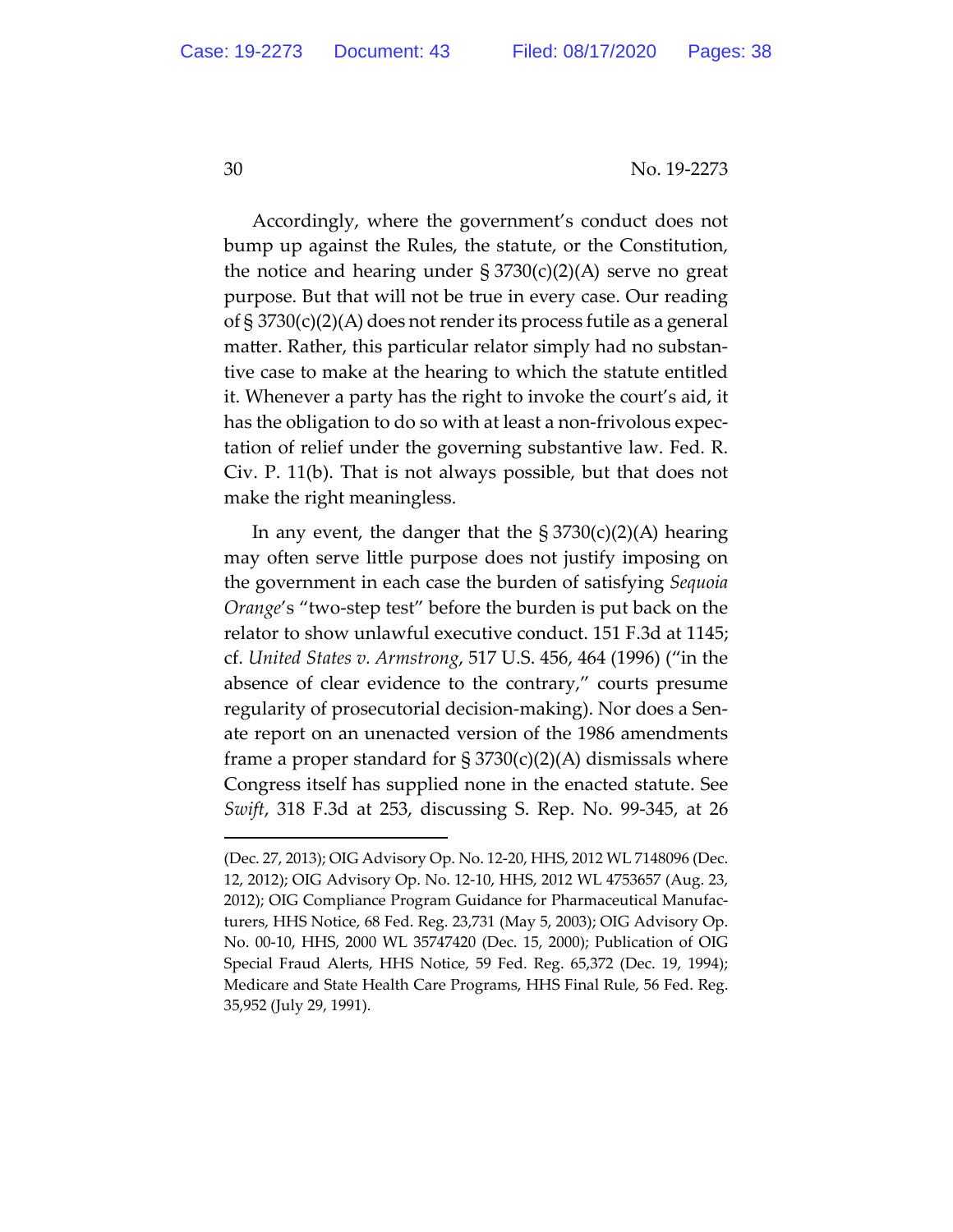(1986). If Congress wishes to require some extra-constitutional minimum of fairness, reasonableness, or adequacy of the government's decision under  $\S 3730(c)(2)(A)$ , it will need to say so. See  $\S 3730(c)(2)(B)$ .

Two final matters relating to  $\S 3730(c)(3)$ . First, because we have construed the government's motion to dismiss as a motion to intervene and dismiss for both jurisdictional and merits purposes, it might be thought proper to remand the case for the district court to consider the government's "good cause" to intervene under  $\S 3730(c)(3)$ . We see no need for a further hearing here because the proper outcome is clear. In light of the government's unrestricted substantive right under Rule 41(a) and the absence of countervailing factors, such as fairness to the relator or conservation of judicial resources (likely not factors in any case at an early enough stage for Rule  $41(a)(1)(A)(i)$  to apply), we see no basis for denying intervention here. A denial would be an abuse of discretion, so we need not remand for that purpose. *United States v. Ford*, 627 F.2d 807, 811 (7th Cir. 1980).

Second, because § 3730(c)(3) instructs the district court not to "limit[] the status and rights" of the relator when permitting the government to intervene, it might be argued that § 3730(c)(1) and (2) do not apply when the government intervenes under  $\S 3730(c)(3)$ . Presumably in such cases the government would be treated as an ordinary Rule 24(b) intervenor-plaintiff with the same rights as the original plaintiff. See 7C Charles Alan Wright, Arthur R. Miller, et al., *Federal Practice and Procedure* § 1920 (3d ed. 1998 & supp. 2019). But intervention is already given to the government on basically identical terms under Rule 24(b)(2). There is no need to construe § 3730(c)(3) so that it would add nothing. We find it unlikely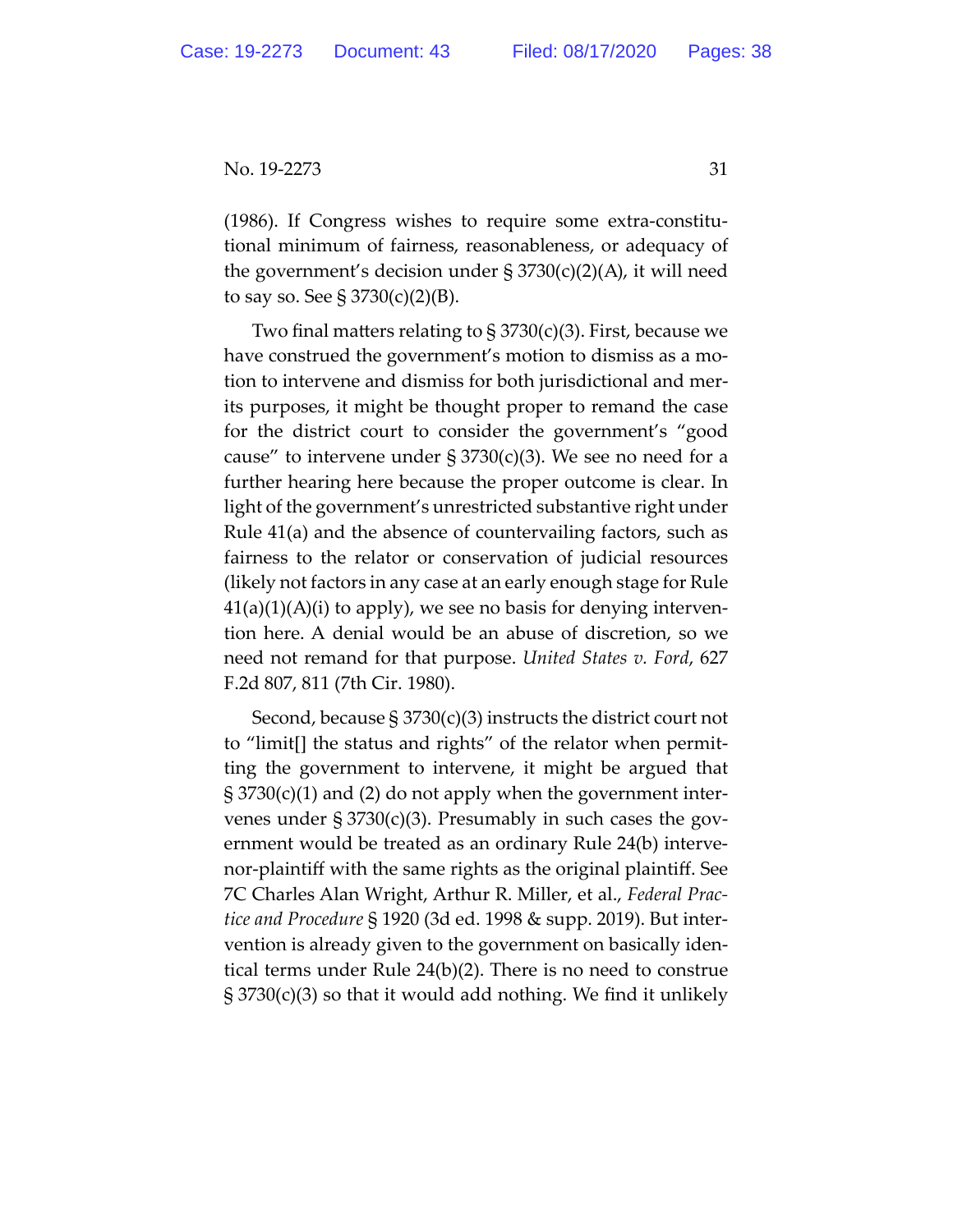that Congress meant to introduce a new configuration of the government-relator relationship (that is, as co-equal plaintiffs) in an ancillary provision without otherwise providing for its terms in § 3730(c). See *Whitman v. American Trucking Ass'ns*, 531 U.S. 457, 468 (2001) (Congress does not hide "elephants in mouseholes"). The better reading is that  $\S 3730(c)(3)$ instructs the district court not to limit the relator's "status and rights" as they are defined by  $\S$   $3730(c)(1)$  and (2). Thus, the government cannot gain an advantage by intervening after the seal period; the relator cannot gain an advantage by engaging in gamesmanship or delay during the seal period.

The decision of the district court is REVERSED and the case is REMANDED with instructions to enter judgment for the defendants on the relator's claims under the False Claims Act, dismissing those claims with prejudice as to the relator and without prejudice as to the government.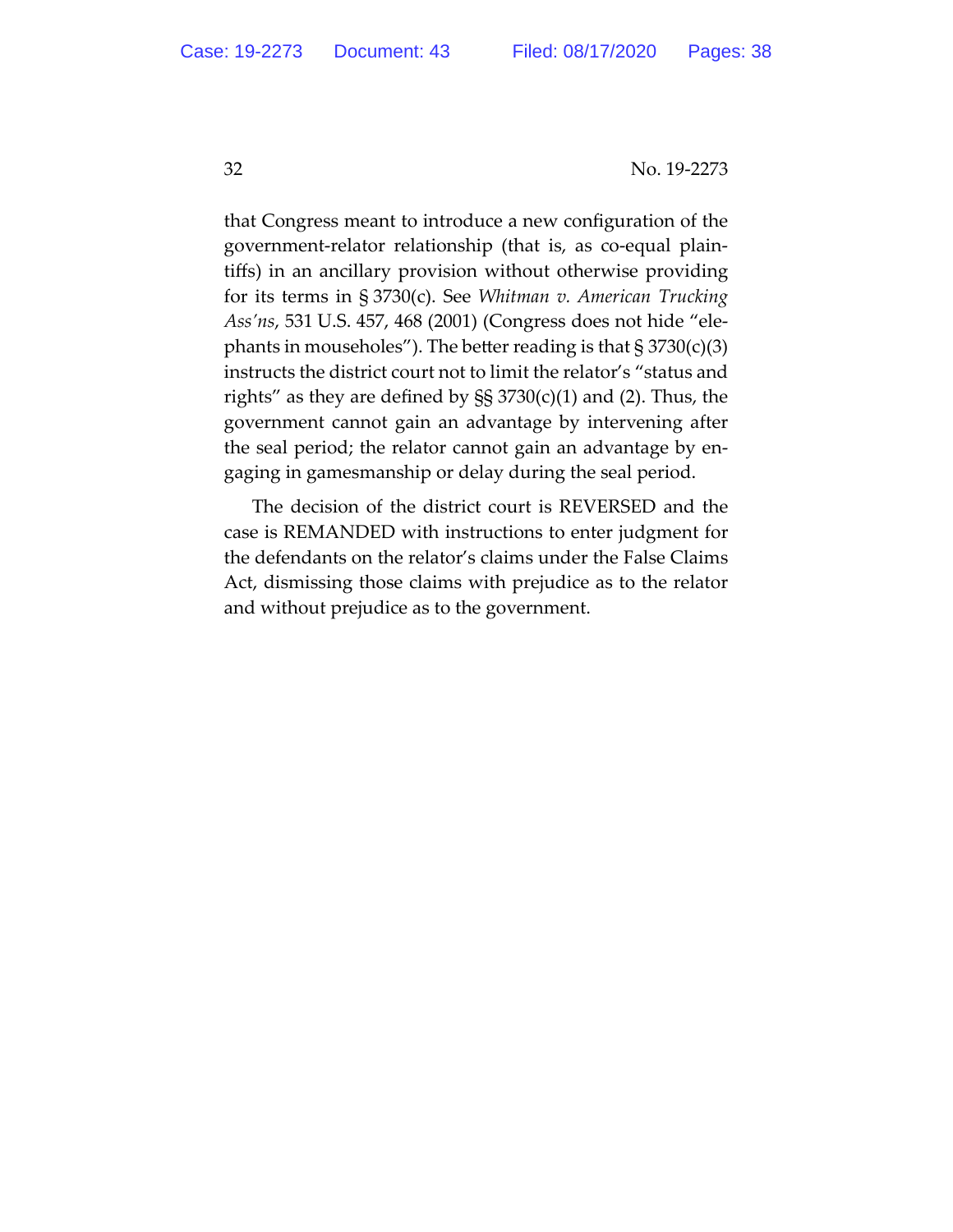## *Appendix: 31 U.S.C. § 3730(b)–(c)*

(b) Actions by Private Persons.—(1) A person may bring a civil action for a violation of section 3729 for the person and for the United States Government. The action shall be brought in the name of the Government. The action may be dismissed only if the court and the Attorney General give written consent to the dismissal and their reasons for consenting.

(2) A copy of the complaint and written disclosure of substantially all material evidence and information the person possesses shall be served on the Government pursuant to Rule 4(d)(4) of the Federal Rules of Civil Procedure. The complaint shall be filed in camera, shall remain under seal for at least 60 days, and shall not be served on the defendant until the court so orders. The Government may elect to intervene and proceed with the action within 60 days after it receives both the complaint and the material evidence and information.

(3) The Government may, for good cause shown, move the court for extensions of the time during which the complaint remains under seal under paragraph (2). Any such motions may be supported by affidavits or other submissions in camera. The defendant shall not be required to respond to any complaint filed under this section until 20 days after the complaint is unsealed and served upon the defendant pursuant to Rule 4 of the Federal Rules of Civil Procedure.

(4) Before the expiration of the 60-day period or any extensions obtained under paragraph (3), the Government shall—

(A) proceed with the action, in which case the action shall be conducted by the Government; or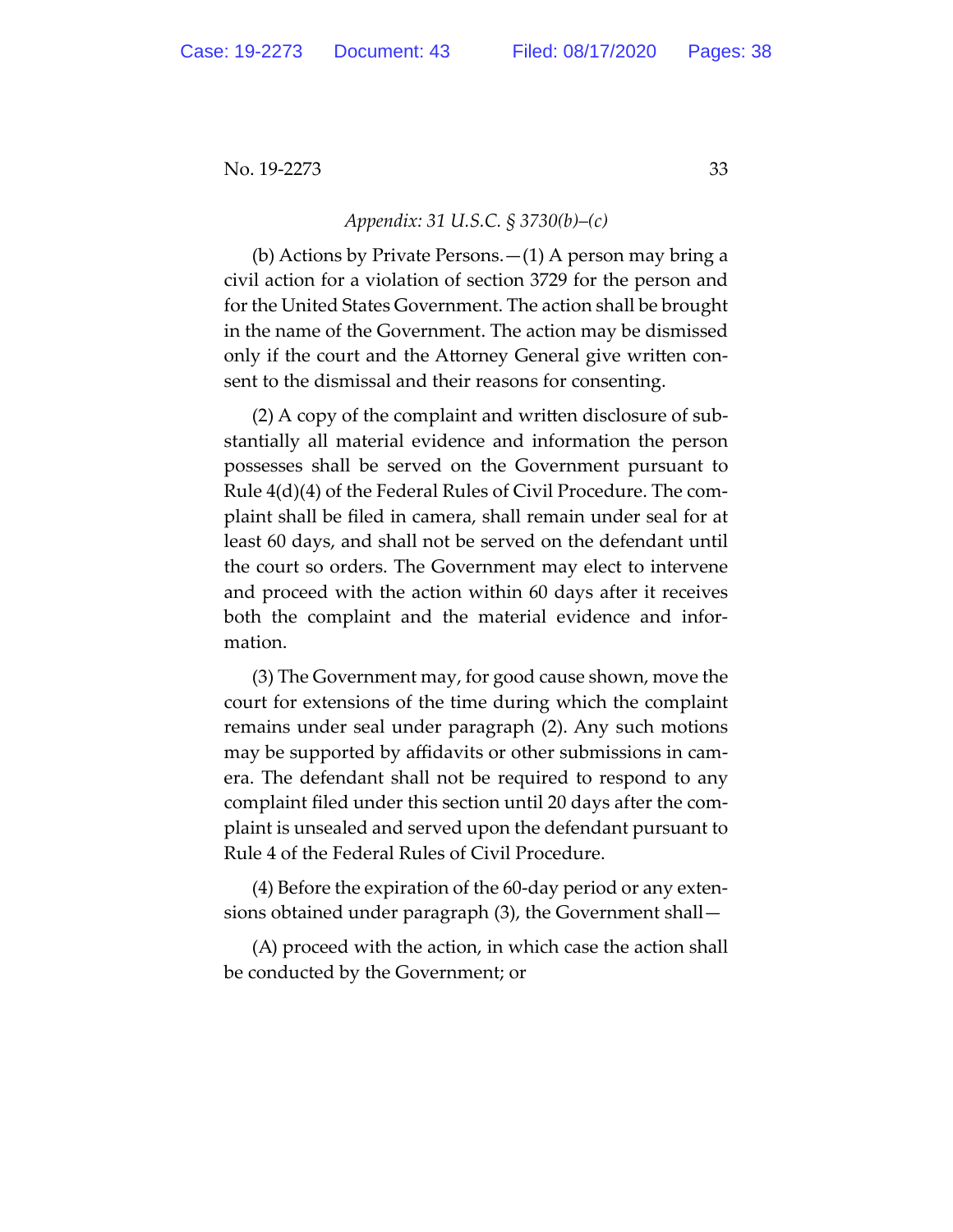(B) notify the court that it declines to take over the action, in which case the person bringing the action shall have the right to conduct the action.

(5) When a person brings an action under this subsection, no person other than the Government may intervene or bring a related action based on the facts underlying the pending action.

(c) Rights of the Parties to Qui Tam Actions.—(1) If the Government proceeds with the action, it shall have the primary responsibility for prosecuting the action, and shall not be bound by an act of the person bringing the action. Such person shall have the right to continue as a party to the action, subject to the limitations set forth in paragraph (2).

(2)(A) The Government may dismiss the action notwithstanding the objections of the person initiating the action if the person has been notified by the Government of the filing of the motion and the court has provided the person with an opportunity for a hearing on the motion.

(B) The Government may settle the action with the defendant notwithstanding the objections of the person initiating the action if the court determines, after a hearing, that the proposed settlement is fair, adequate, and reasonable under all the circumstances. Upon a showing of good cause, such hearing may be held in camera.

(C) Upon a showing by the Government that unrestricted participation during the course of the litigation by the person initiating the action would interfere with or unduly delay the Government's prosecution of the case, or would be repetitious, irrelevant, or for purposes of harassment, the court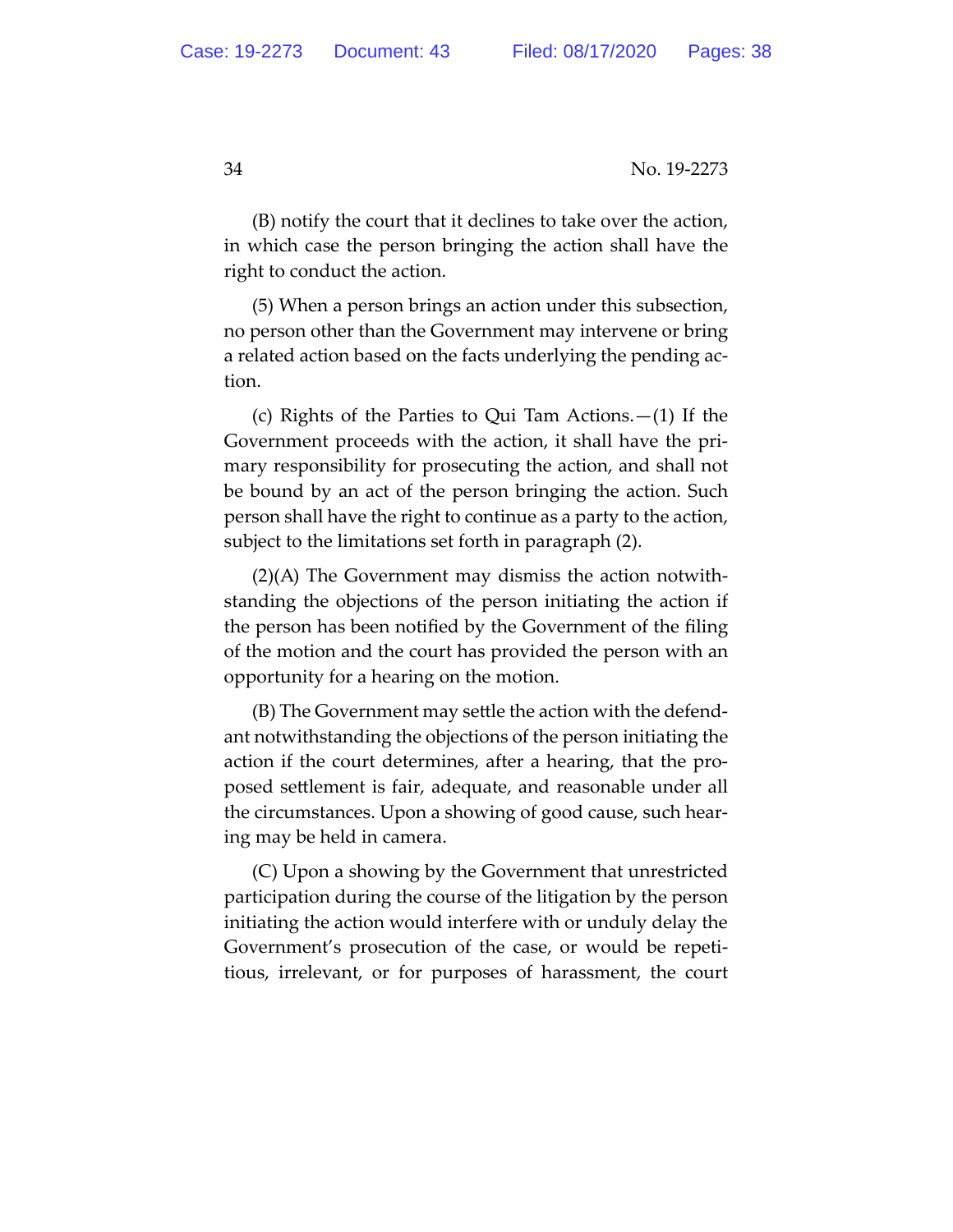may, in its discretion, impose limitations on the person's participation, such as—

(i) limiting the number of witnesses the person may call;

(ii) limiting the length of the testimony of such witnesses;

(iii) limiting the person's cross-examination of witnesses; or

(iv) otherwise limiting the participation by the person in the litigation.

(D) Upon a showing by the defendant that unrestricted participation during the course of the litigation by the person initiating the action would be for purposes of harassment or would cause the defendant undue burden or unnecessary expense, the court may limit the participation by the person in the litigation.

(3) If the Government elects not to proceed with the action, the person who initiated the action shall have the right to conduct the action. If the Government so requests, it shall be served with copies of all pleadings filed in the action and shall be supplied with copies of all deposition transcripts (at the Government's expense). When a person proceeds with the action, the court, without limiting the status and rights of the person initiating the action, may nevertheless permit the Government to intervene at a later date upon a showing of good cause.

(4) Whether or not the Government proceeds with the action, upon a showing by the Government that certain actions of discovery by the person initiating the action would interfere with the Government's investigation or prosecution of a criminal or civil matter arising out of the same facts, the court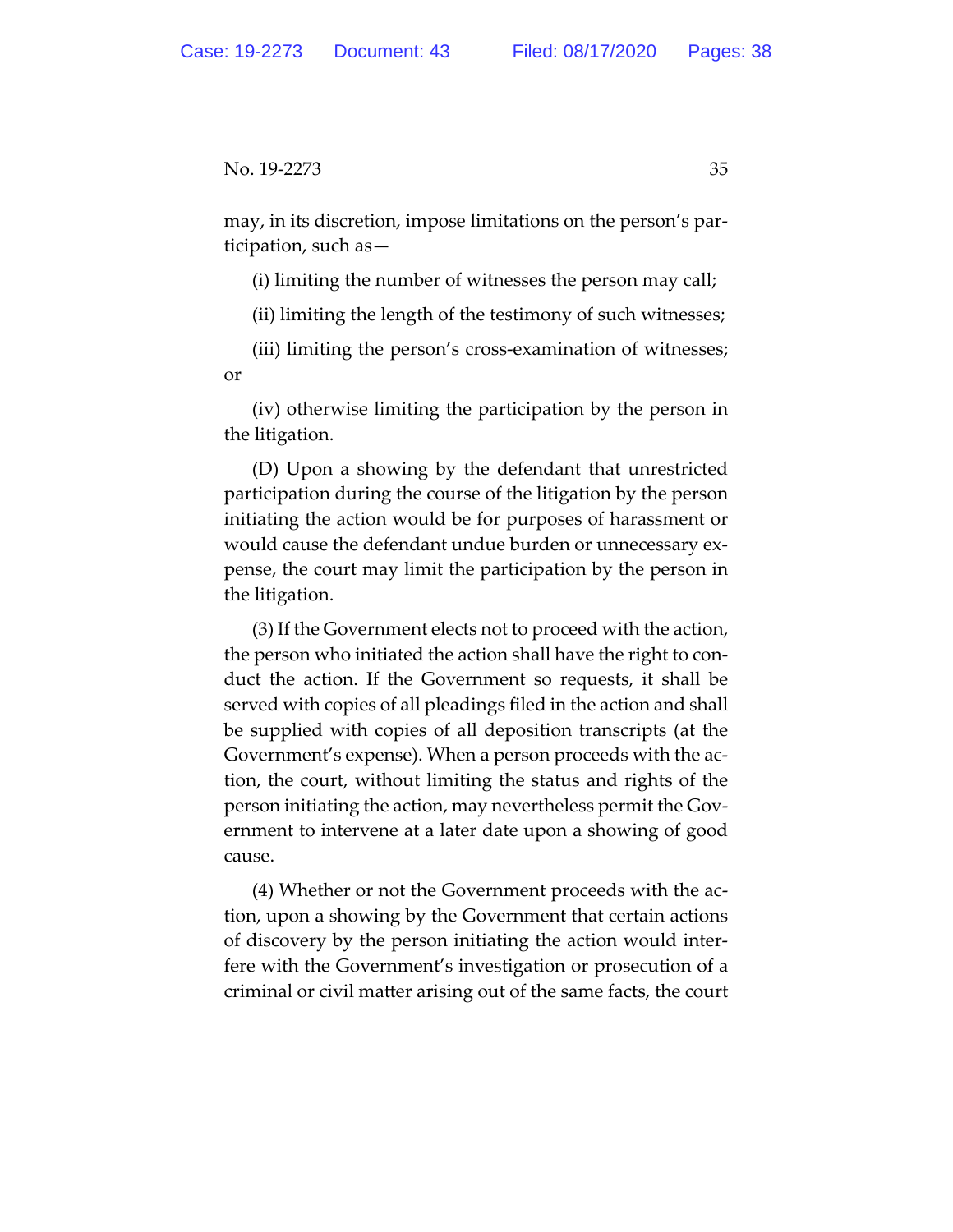may stay such discovery for a period of not more than 60 days. Such a showing shall be conducted in camera. The court may extend the 60-day period upon a further showing in camera that the Government has pursued the criminal or civil investigation or proceedings with reasonable diligence and any proposed discovery in the civil action will interfere with the ongoing criminal or civil investigation or proceedings.

(5) Notwithstanding subsection (b), the Government may elect to pursue its claim through any alternate remedy available to the Government, including any administrative proceeding to determine a civil money penalty. If any such alternate remedy is pursued in another proceeding, the person initiating the action shall have the same rights in such proceeding as such person would have had if the action had continued under this section. Any finding of fact or conclusion of law made in such other proceeding that has become final shall be conclusive on all parties to an action under this section. For purposes of the preceding sentence, a finding or conclusion is final if it has been finally determined on appeal to the appropriate court of the United States, if all time for filing such an appeal with respect to the finding or conclusion has expired, or if the finding or conclusion is not subject to judicial review.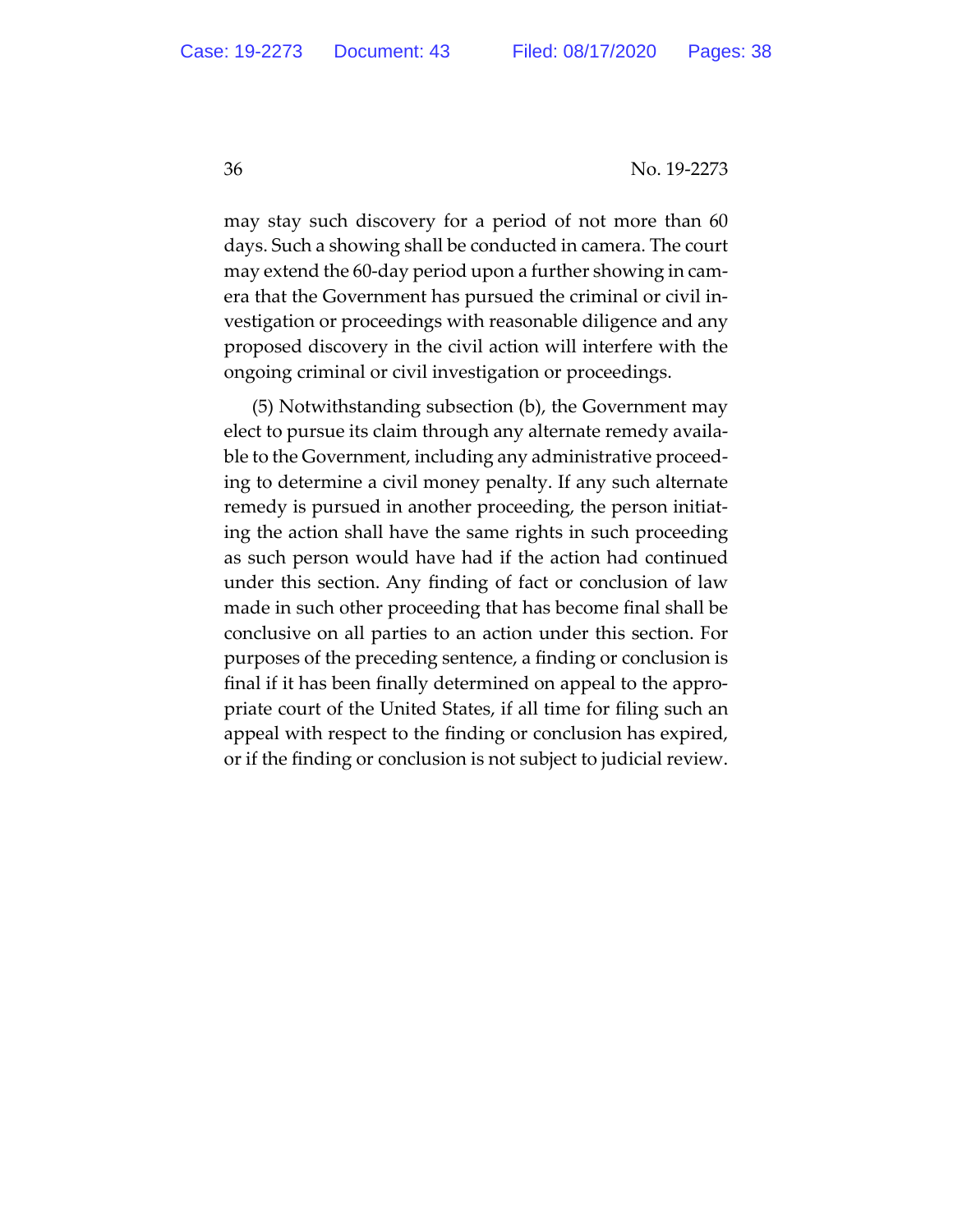SCUDDER, *Circuit Judge*, concurring in the judgment. I agree with the majority's analysis of the jurisdictional question and bottom-line conclusion. But because I prefer to decide the government's challenge to the district court's denial of its motion to dismiss on narrower grounds, I concur in the judgment.

The majority opinion rightly observes that Section  $3730(c)(2)(A)$  of the False Claim Act is an odd provision. It is strange to grant the government broad dismissal authority but then condition any dismissal on the district court holding a hearing (to allow a relator to voice objections) that leads to no judicial review. The oddity of that outcome contributes to the difficulty of landing on the right answer to the question of statutory construction analyzed in depth in the majority opinion.

What I am more confident saying is that this appeal does not require us to answer the question. We can (and should) resolve this case without deciding whether the D.C. Circuit got it right in holding that Section  $3730(c)(2)(A)$  confers unfettered discretion upon the government to dismiss a *qui tam* action or instead whether the Ninth Circuit has the better end of the reasoning in requiring a dismissal decision to survive rational basis review. Compare *Swift v. United States*, 318 F.3d 250 (D.C. Cir. 2003), with *United States ex rel. Sequoia Orange Co. v. Baird-Neece Packing Corp.*, 151 F.3d 1139 (9th Cir. 1998). Even under the Ninth Circuit's standard, the government's dismissal request easily satisfied rational basis review, and the district court committed error concluding otherwise. See *FCC v. Beach Commc'ns, Inc.*, 508 U.S. 307, 314– 15 (1993) (underscoring that the rational basis standard requires "a paradigm of judicial restraint" and indeed ruling